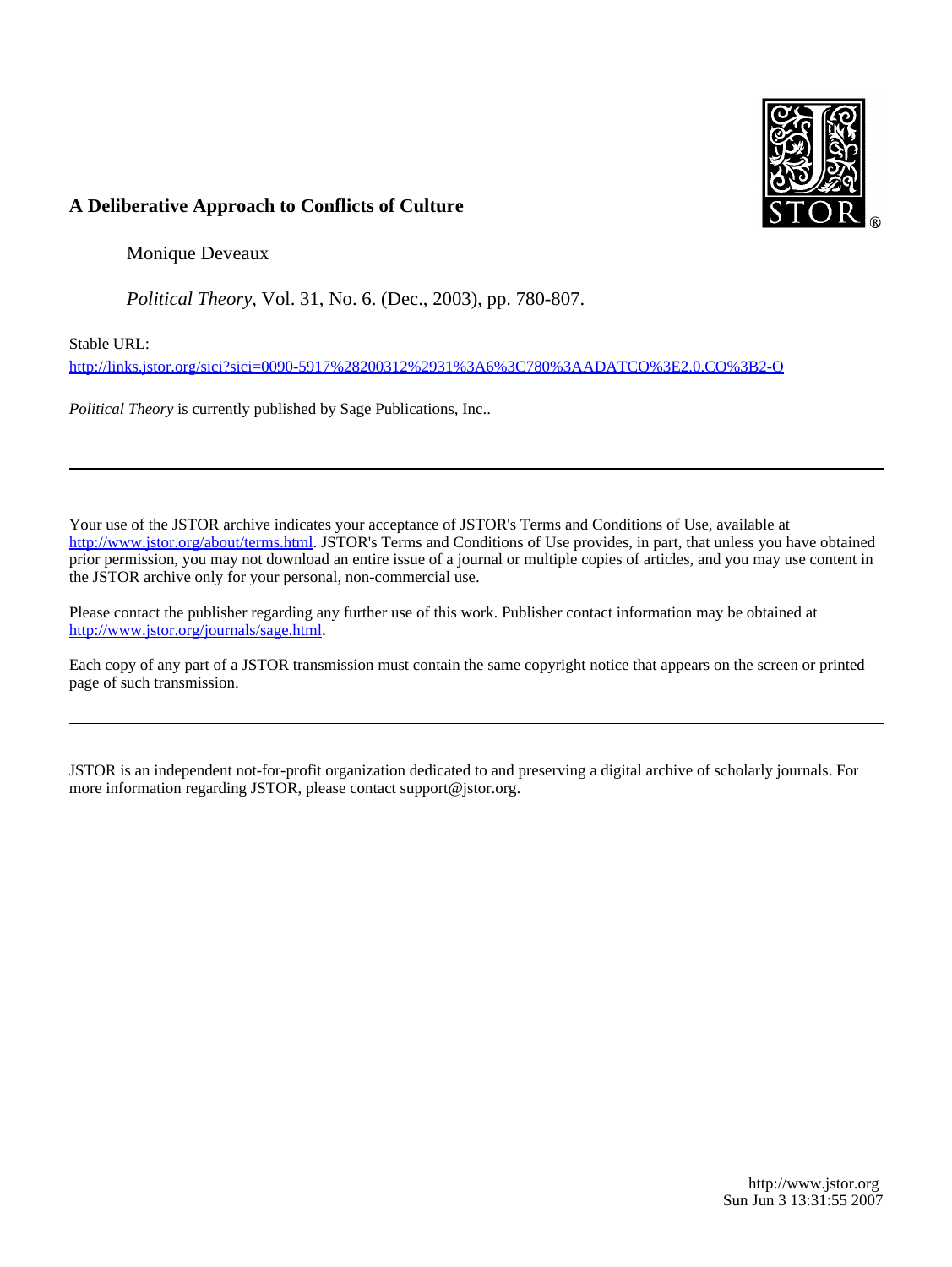# A DELIBERATIVE APPROACH **TO CONFLICTS OF CULTURE**

MONIQUE DEVEAUX Williams College

How should liberal democratic states respond to cultural practices and arrangements that run afoul of liberal norms and laws? This article argues for a reframing of the challenges posed by traditional or nonliberal cultural minorities. The author suggests that viewed from up close, such dilemmas are revealed to be primarily intracultural rather than intercultural conflicts, and reflect the political and practical interests of factions of communities much more than deep moral differences. Using the example of the reform of customary marriage laws in post-apartheid South Africa, this article makes the case for a more pragmatic, politically focused approach to resolving conflicts of culture that it is argued is both more democratic and effective than alternatives recently advanced by liberals and deliberative democracy theorists.

cultural conflict; deliberation; deliberative democracy; negotiation; custom-Keywords: arv law

iberal political theorists have recently argued that the principle of sex equality is jeopardized by attempts to meet the demands of nonliberal cultural groups for greater recognition and powers of self-governance.<sup>1</sup> The broad political approach to the challenges posed by contested cultural practices favored by these thinkers is one that endorses *liberal* but not necessarily democratic principles and procedures.<sup>2</sup> On this view, states can determine the permissibility of minority cultural practices in large part by gauging their compatibility with liberal, individual rights, and/or particular capacities. In contrast to the liberal a priori approach, several democratic theorists argue for

AUTHOR'S NOTE: A version of this essay was presented at a conference titled "Minorities within Minorities" at the University of Nebraska (Lincoln) in October 2002. I am grateful to James Bohman, Avigail Eisenberg, Melissa Lane, Jeff Spinner-Haley, and Paul Voice for their helpful comments on this earlier paper. The suggestions of anonymous reviewers for Political Theory also helped to improve the essay enormously.

POLITICAL THEORY, Vol. 31 No. 6, December 2003 780-807 DOI: 10.1177/0090591703256685 @ 2003 Sage Publications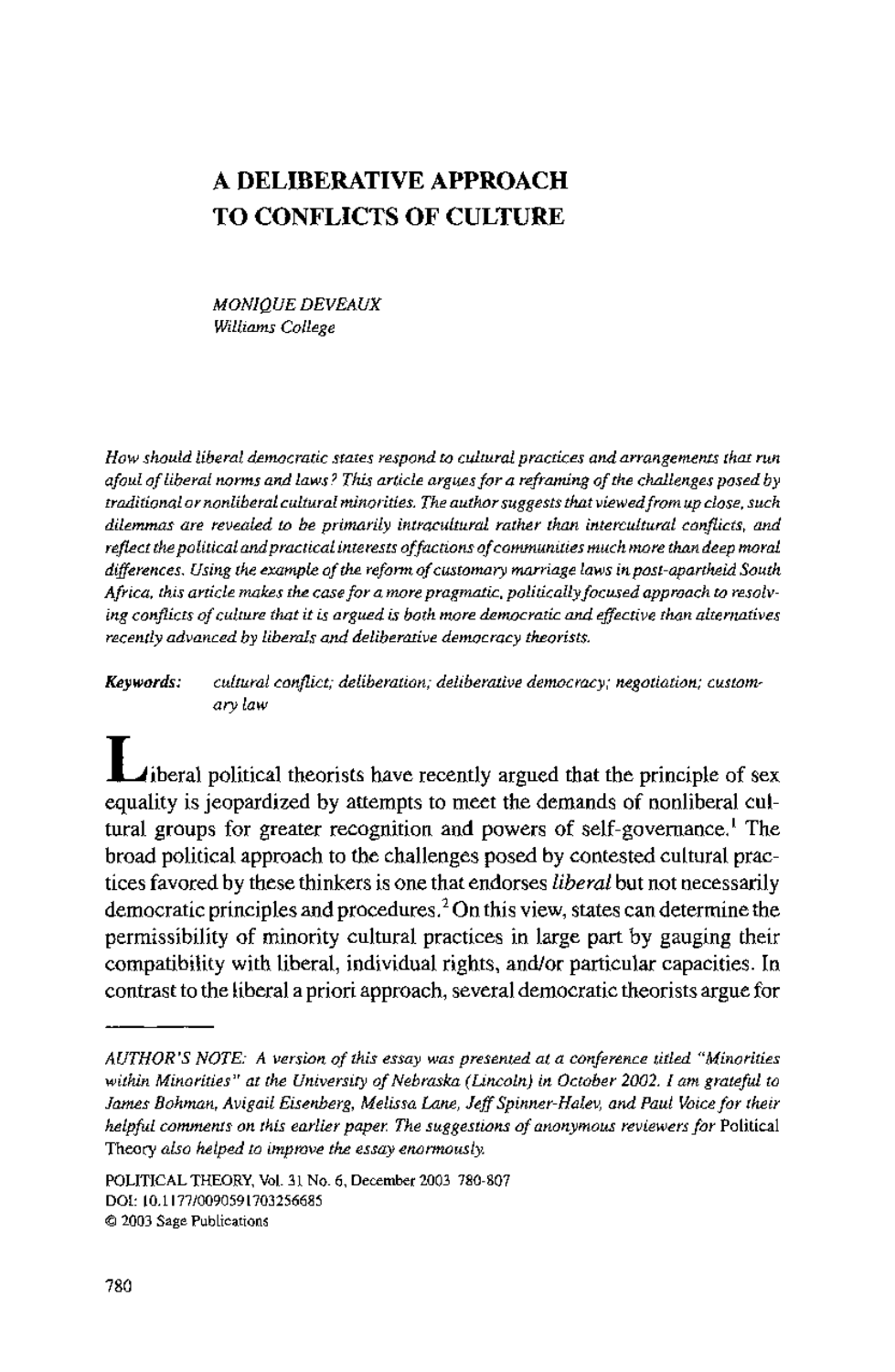a more dialogical response to cultural conflicts in liberal democracies. James Tully elaborates a model of intercultural dialogue informed by liberal and discourse ethical principles of consent, equal regard, and mutual recognition, in which participants can build common political constitutions from the background of their divergent cultural and political traditions.<sup>3</sup> Seyla Benhabib proposes a "complex multicultural dialogue" that places individuals at the center of "processes of cultural communication, contestation, and resignifiation . . . within civil society."<sup>4</sup> And Bhikhu Parekh conceives of a dialogue between minority and majority communities addressing contested practices, beginning from the core or "operative public values" of a society and ultimately yielding in a process of "intercultural evaluation."5

I share many of these thinkers' intuitions about the importance and value of concrete dialogue among affected citizens as the most democratically legitimate and just means of mediating tensions surrounding contested cultural practices, and propose to build upon them here. However, the perspective I advance differs from these other approaches in two important respects. First, rather than locating the source of democratic legitimacy strictly in formal political deliberation. I argue that the *scope* of democratic activity is much wider than this; nonformal democratic expression, such as forms of cultural resistance and reinvention in the private realm, also speak to the issue of a social custom's legitimacy or illegitimacy. Liberal institutions can help to expand and support such democratic activity by supporting the safe public articulation of concerns both within cultural communities and in the wider society. Second, where it is necessary to try to mediate cultural conflicts in more formal political forums, I argue that we should adopt a model of democratic deliberation that engages participants' strategic interests and needs, rather than foregrounding *normative* argumentation and justification. The more politically oriented approach I defend aims to secure political compromises through debate and negotiation, rather than normative consensus or even moral compromise. My contention is that such a framework for mediating cultural conflicts better reflects the practical and (what I argue is the) intracultural nature of many actual cultural disputes about social customs in liberal democratic states. Deliberative dialogue and decision making that focuses on participants' interests and needs can produce democratically legitimate—though crucially, not necessarily 'liberal'—outcomes that both protect and empower vulnerable group members (such as women) in tangible ways. I illustrate the feasibility of a deliberative model for resolving cultural conflicts, including especially difficult conflicts over gender roles and arrangements, by discussing the recent reform of customary marriage laws in South Africa.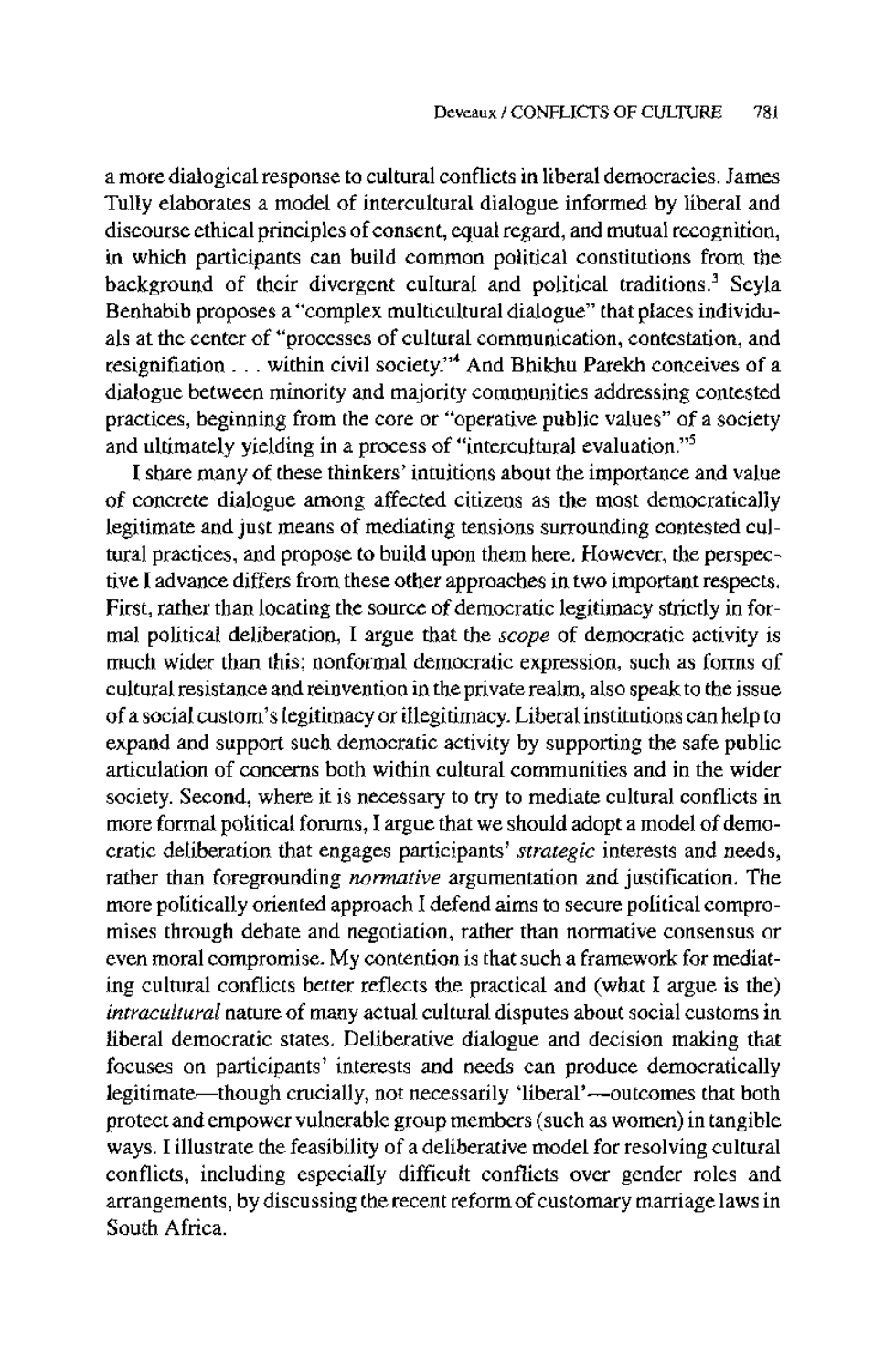## **I. RECONCEIVING DEMOCRATIC ACTIVITY** AND THE BASIS OF LEGITIMACY

The deliberative democratic approach to mediating conflicts of culture that I advance begins with a claim (generally endorsed by deliberative democrats) about the requirements of democratic legitimacy in plural, liberal societies. Insofar as liberal states fail to centrally include cultural group members in deliberations about the future status and possible reform of their community's customs and arrangements, they ignore the demands of democratic legitimacy. The liberal a priori response to conflicts of culture surely fails Habermas's test for the normative validity of norms, whereby "only those norms can claim to be valid that meet (or could meet) with the approval of all concerned in their capacity as participants in a practical discourse."<sup>6</sup> But it also fails a broader test of democratic legitimacy, one that includes not merely formal deliberation as a test of normative validity but also looks to informal democratic activity as a means of assessing the normative and political legitimacy of particular practices. Democratic activity is not exhausted by formal political processes; it is also reflected in acts of cultural dissent, subversion, and reinvention in a range of social settings. Inchoate democratic activity can be identified in the homes, schools, and places of worship and religious training of traditional communities; in social practices around marriage, birth, and the initiation of young people into adulthood; and in the provision of community and social services (e.g., domestic abuse centers run for and by women from traditional cultures). These important forms of democratic expression are rendered invisible by oversimple distinctions drawn between social and family life on the one hand and public, political life on the other. We can counter this invisibility by asking how work, social activities, and domestic arrangements and practices function as spaces of cultural resistance and transformation. With an expanded view of the scope of democratic activity comes an expanded view of the basis for democratic legitimacy. It is against the backdrop of these expanded conceptions of democratic activity and legitimacy that I propose a deliberative democratic approach to the evaluation and reform of contested cultural practices or arrangements.

In suspending the norm of democratic legitimacy and assuming that fair decision making about cultural practices does not require or indeed may preclude the meaningful inclusion of cultural group members, liberal approaches may also contribute to outcomes that are not only undemocratic, but fatally flawed in content. Policies for the reform of cultural practices that are derived from the mere application of liberal principles or constitutional norms risk misconstruing the actual or *lived* form of these practices; as such, they may generate proposals that, if implemented, might leave untouched or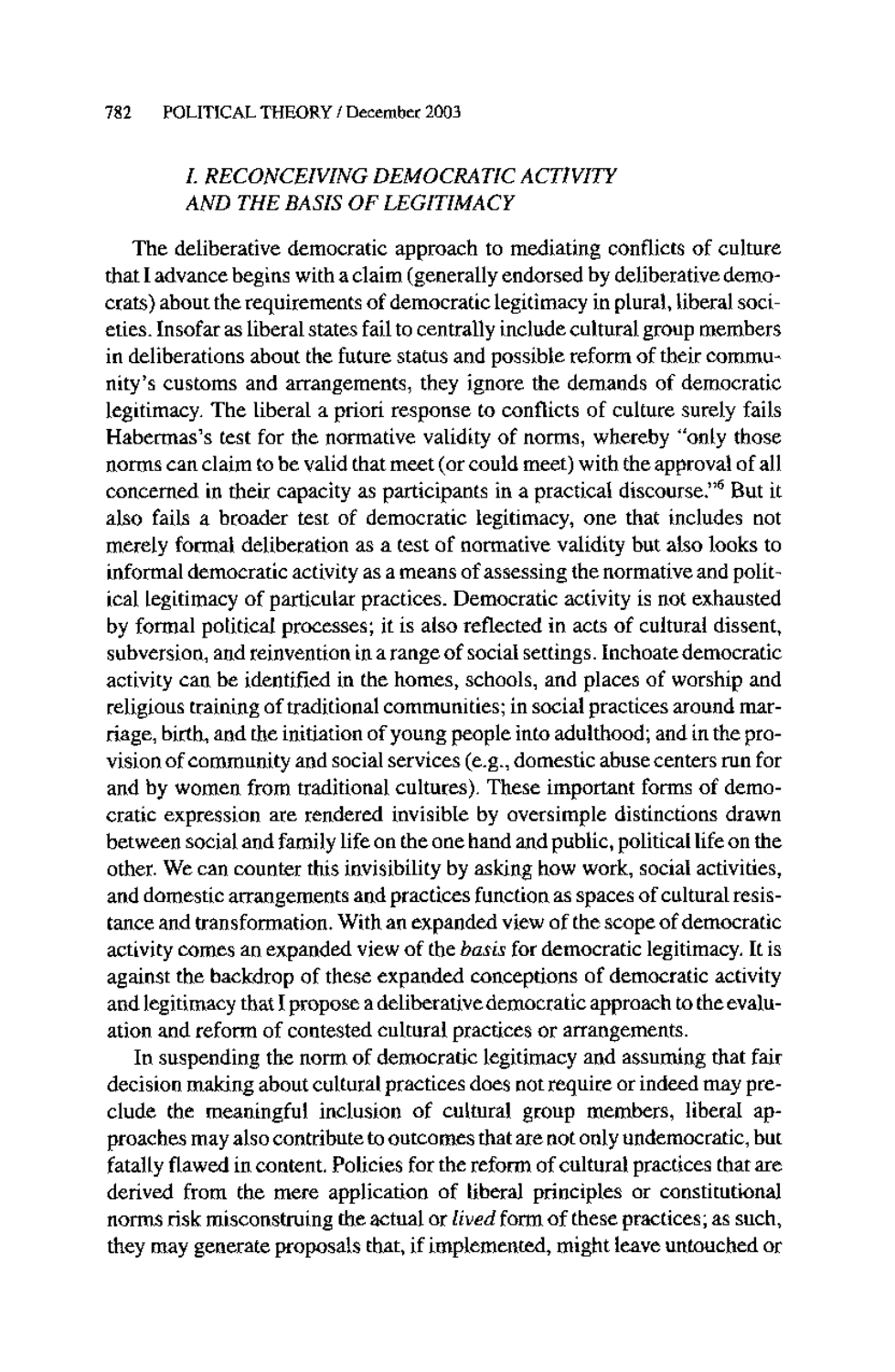even worsen the many forms of oppression faced by vulnerable members of cultural groups, such as women. Where no attempt has been made to include cultural communities in conceiving of relevant and plausible reforms of contested customs and arrangements, new legislation may hold out the promise of formal equality in a context in which deep social and cultural inequalities persist. Not only is the necessary information base for appropriate and beneficial reforms overlooked, but their successful implementation is seriously impaired, as they lack both legitimacy and the grassroots structures necessary for effective implementation.

Theorists of deliberative democracy have argued that liberal states need to deepen their democratic practices so as to foster greater inclusion of minority citizens in political deliberation. This is not just a matter of including diverse citizens in existing political institutions, but rather requires the transformation of such institutions in accordance with normative principles of equality, reciprocity, and mutual recognition.<sup>7</sup> But beyond this insight of deliberative democrats, democratic inclusion in culturally plural societies. I suggest, will require that we expand our understanding of what democratic political activity consists in and also try to proliferate the spaces for such activity. And as I argue in the next sections, both informal political expression-such as contestation, resistance, cultural reinvention of traditions—and more formal deliberation can and should encourage deliberative participants to focus on the concrete benefits and harms of specific practices, rather than normative reasoning and justification.

## **II. PROBLEMS WITH DELIBERATIVE DEMOCRACY AS USUAL**

Consider the following three recent examples of conflicts between cultural group practices and liberal norms that pivot on questions of sex roles and status:

- 1. Arranged marriages among South Asians in Britain have recently come under intense government and police scrutiny. Since early 2001 there have been calls to ban the practice after some well-publicized cases of forced marriage came to light. Traditionalists deny the prevalence of forced unions and want the practice to continue without state interference, but many community groups welcome the prospect of increased monitoring as well as practical and legal support for those seeking to avoid or leave forced marriages.
- 2. During negotiations for Native or Aboriginal self-determination in Canada in the early 1990s, Aboriginal leaders insisted that their communities should not be bound by the 1982 Charter of Rights and Freedoms, which they thought would restrict the ambit of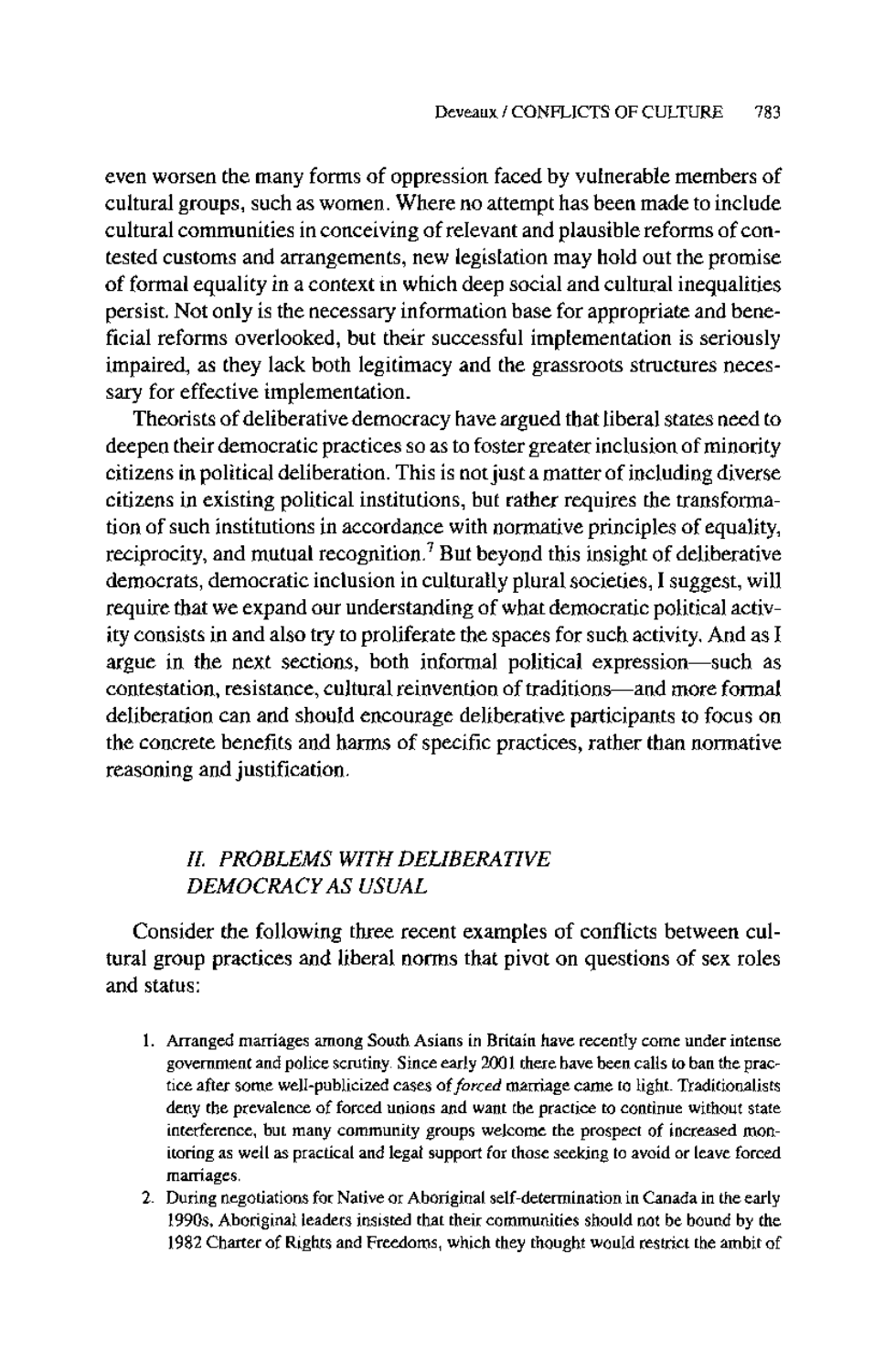#### 784 POLITICAL THEORY / December 2003

Native political power and self-governance. By contrast, some Native women worried that this constitutional exemption would leave them unprotected and vulnerable to the patriarchal attitudes and practices of their leaders. Although they supported the goal of Aboriginal self-government, some Native women's groups therefore lobbied the Canadian government to ensure that any future political arrangement would not exempt Aboriginal peoples from the individual rights guaranteed by the Charter. $^{\circ}$ 

3. In South Africa in early 1998, the government initiated a process for reforming African customary marriage, an institution that accords many more benefits and rights to men than to women. In hearings sponsored by the South African Law Commission, traditional African chiefs argued that customary marriage should remain unchanged and free of legal monitoring by the state, and that their own roles (and those of their traditional courts) vis-à-vis family law be preserved. By contrast, women's rights advocatesincluding those representing black women-and legal reform groups, countered that a reformed, egalitarian form of customary marriage should prevail.

A few things strike the reader about these examples. First, each involves considerable *intracultural* conflict over the interpretation, meaning, and legitimacy of particular customs;<sup>9</sup> the communities themselves disagree about the purpose and proper form of given practices and arrangements. And second, the disputes all share a strategic and political character; these are for the most part disputes about interests, benefits, and power, not about discrepancies in ostensibly fixed normative frameworks. Certain of these aspects of cultural disputes are recognized by the democratic theorists discussed above. Both Benhabib and Parekh, for instance, insist on the essentially fluid and contested character of social customs, and emphasize the narrative character of cultures as a whole. As Parekh writes,

A culture has no essence. It includes different strands of thought, and reformers are right to highlight those that have been marginalized, suppressed, or misconstrued by the dominant interpretation of their tradition. Furthermore, every tradition can be read in different ways, none of them definitive and final.<sup>10</sup>

Similarly, Benhabib emphasizes the complexity and contestability of social and cultural identities, and claims that a process of complex multicultural dialogue can respond to this complexity in ways that a liberal, juridical model cannot.<sup>11</sup> These accounts of culture, social identities, and customs as constantly in flux, however, do not emphasize the *political* dimension of conflicts as much as they should. They therefore risk overlooking the extent to which disputes about the validity of cultural practices reflect new or intensified challenges to communities' internal decision-making structures—challenges that arise both from within and outside of the group.

The recognition that disagreements about the legitimacy of customs and arrangements are often specifically intracultural and political in character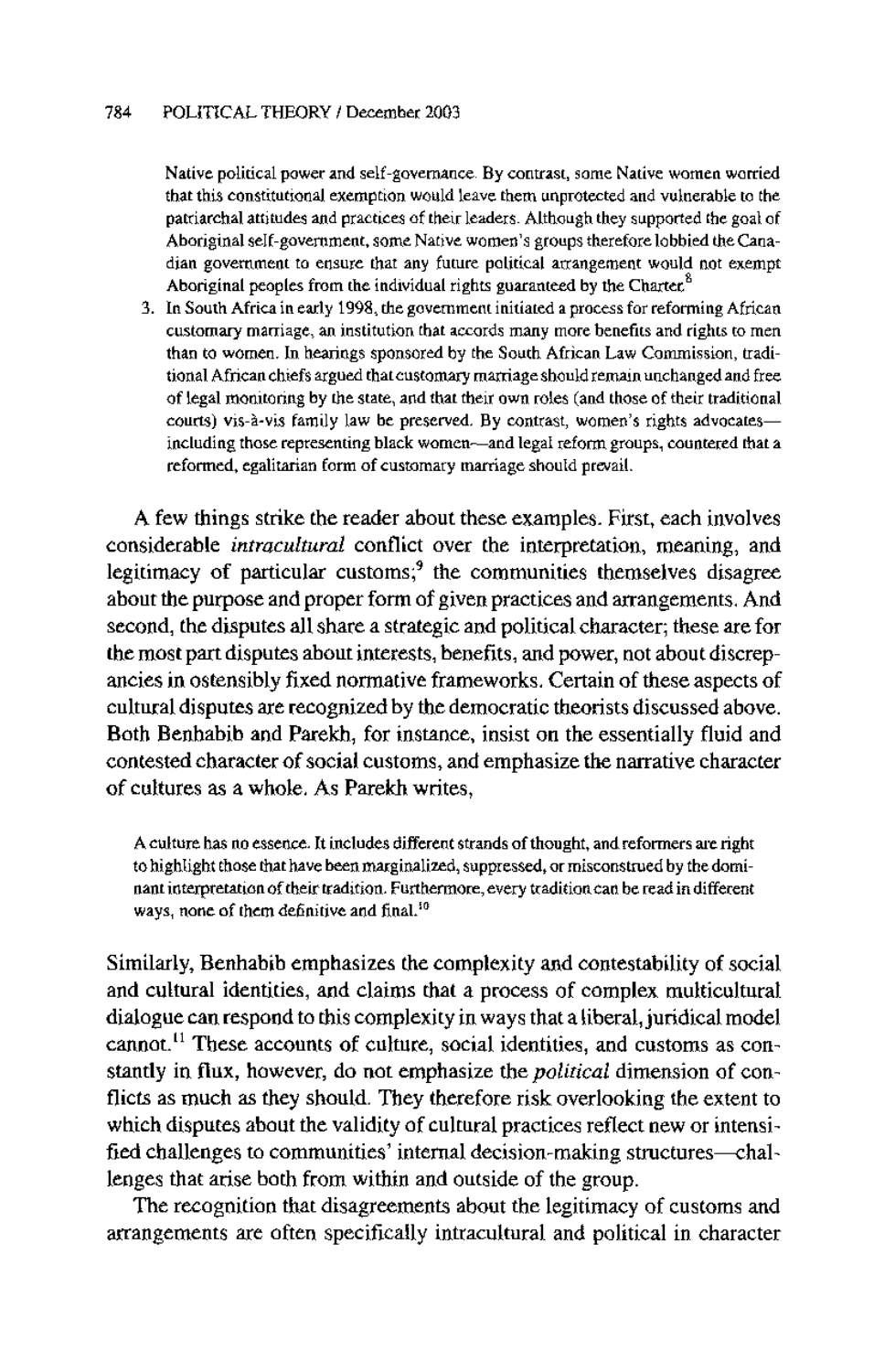gives us a preliminary glimpse into why a pragmatic deliberative approach to resolving such disputes might be preferable to either a liberal, a priori approach or an idealized discourse-ethical model of deliberation. If disputes about the status of cultural practices and arrangements are largely internal and reflect struggles over the decision-making authority and power of group members, then a democratic process specifically designed to engage the views of all stakeholders should help to focus debate on these issues, as well as to enfranchise and empower many of those previously excluded from political decisions. A more strategic model of deliberation would make it easier to acknowledge and address the disputes over authority and legitimacy that typically underlie cultural conflicts.

This brief characterization of cultural conflicts however also generates at least two clusters of objections to the adequacy and fit of deliberative democratic frameworks, particularly those that conceive of deliberation as a process of ideal, rational moral argumentation. Below, I discuss these objections briefly and the deliberative models of politics that are most vulnerable to them. Subsequently, I try to show in section III why an amended model of public deliberation—one that is pragmatic, political, and emphasizes strategies of negotiation and compromise—holds out the most promise for democratic and legitimate resolutions of some types of cultural conflict.

#### i. The Challenge from Pluralism

Critics of deliberative democracy theory, both immanent and otherwise, have issued a range of criticisms of idealized models of discourse and deliberation relevant to the issues at hand. These center on the following problems: Who is to participate in deliberation? Who is included, silenced, and who speaks for whom? What norms are presupposed by the deliberative scheme, and are these genuinely shared norms or do they result in unjust exclusions? How is deliberation to be conducted: Who does it privilege, and who does it disadvantage? What kind of outcome is desired? If thick consensus, whose views does this stifle? These objections take on particular salience in contexts of social diversity, and are more important still in situations of cultural conflict. In connection with the first two problems, Iris Young criticizes the assumption that particular representatives can speak for whole communities or social groups in democratic politics.<sup>12</sup> James Bohman notes that although idealized versions of deliberative democracy require "the inclusion of everyone affected by a decision," failure to account for the effect of social ine- qualities on civic participation and political inclusion can render the norm of inclusion ineffectual.<sup>13</sup> Potential participants can also be excluded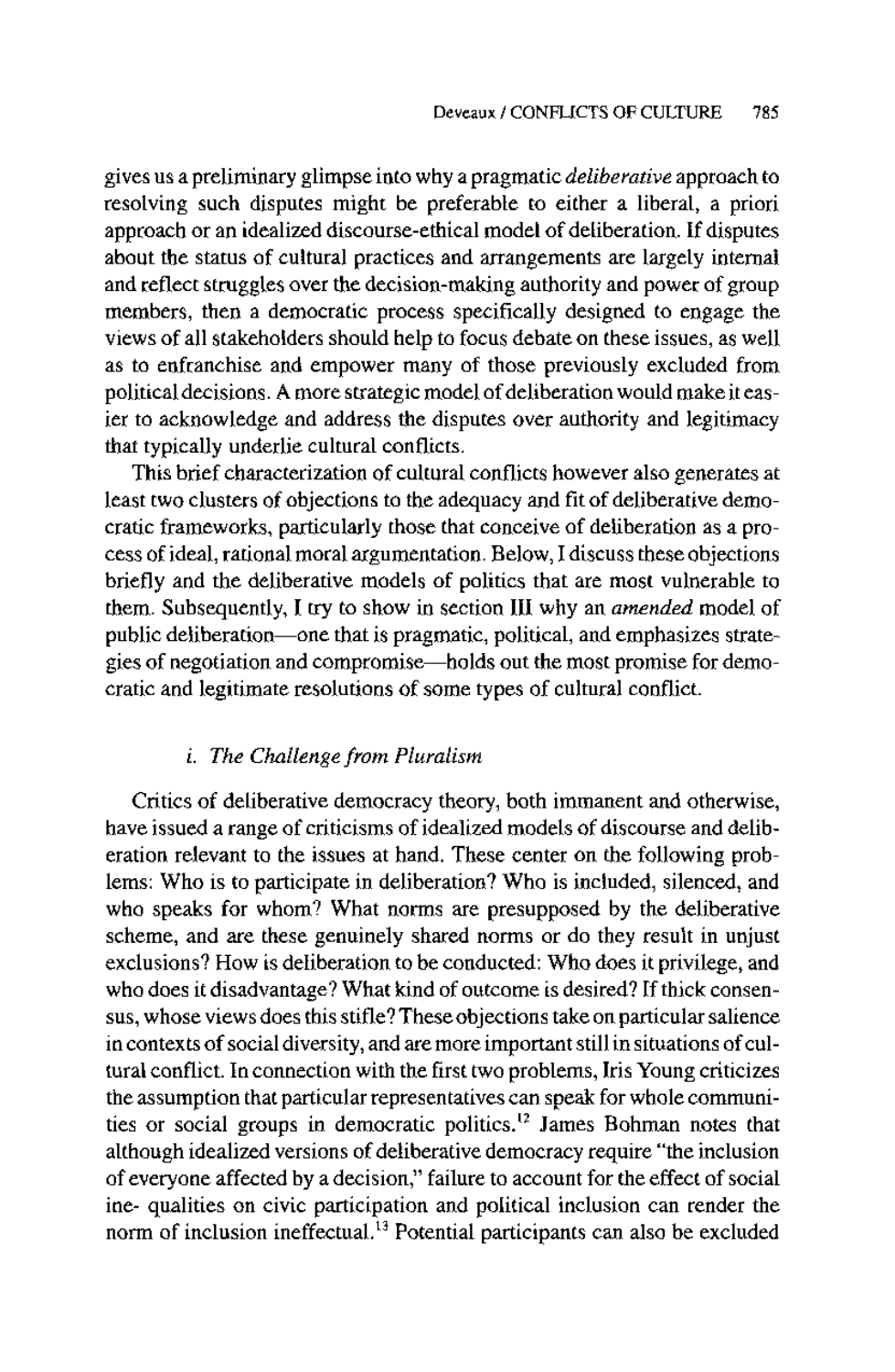from deliberation, or else silenced within a deliberative setting, through the introduction of onerous normative constraints on the form and content of deliberative communication. For example, the insistence that participants adhere to norms of reasonableness and/or rationality by giving "public" reasons-reasons that are morally universalizable and so accessible to public reason—may further render deliberative designs inhospitable or closed to some citizens. Cultural minorities whose traditions of communication and standards of justification are at odds with these norms, including some religious minorities, are especially likely to have their particular styles or forms of deliberative communication discredited or disqualified.<sup>14</sup> And particularly where norms of rationality and reasonableness are stipulated as *criteria for* inclusion in public deliberation, they can have a tremendously exclusionary effect, as John Dryzek and others have observed.<sup>15</sup>

In addition to their potentially exclusionary effect, models of public deliberation that stipulate norms of reasonableness and universalizability in moral argumentation often *presuppose* agreement upon what kinds of arguments and procedures are fair and reasonable. If agreement about fair procedures is merely assumed, then the outcomes of deliberation will be equally contested. But it may not be the case that "deliberative democracy requires a full commitment to public reasoning" of the formal, idealized type.<sup>16</sup> Norms of reasonableness and universalizability can be rejected as conditions for participation in public dialogue; as Jack Knight and James Johnson argue, deliberation must have more "expansive conditions of entry" if it is to help mediate conflicts arising in plural states.<sup>17</sup> Relatedly, deliberative models of politics that emphasize normative and reasoned public discourse have been roundly criticized for stipulating that deliberation should result in moral consensus, for this assumes a greater degree of overlap and agreement among citizens than is warranted in socially diverse societies. Certainly, many proponents of deliberative democracy interpret the normative criterion of public reason as requiring that citizens participating in deliberation appeal to the common good.<sup>18</sup> To forge moral consensus from citizens' divergent convictions, needs, and interests, however, typically requires an appeal to a conception of the *public good* that may deny the scope of citizens' differences.

The normative requirements of consensus and shared rational grounds in particular appear to be losing support among deliberative democracy proponents, some of whom now agree that moral consensus is not a sensible goal for public deliberation in socially diverse societies.<sup>19</sup> Even Habermas has recently acknowledged that conditions of deep social pluralism in liberal democratic states make it difficult to discover "generalizable interests" or to reach agreement on issues with normative content;<sup>20</sup> and although he remains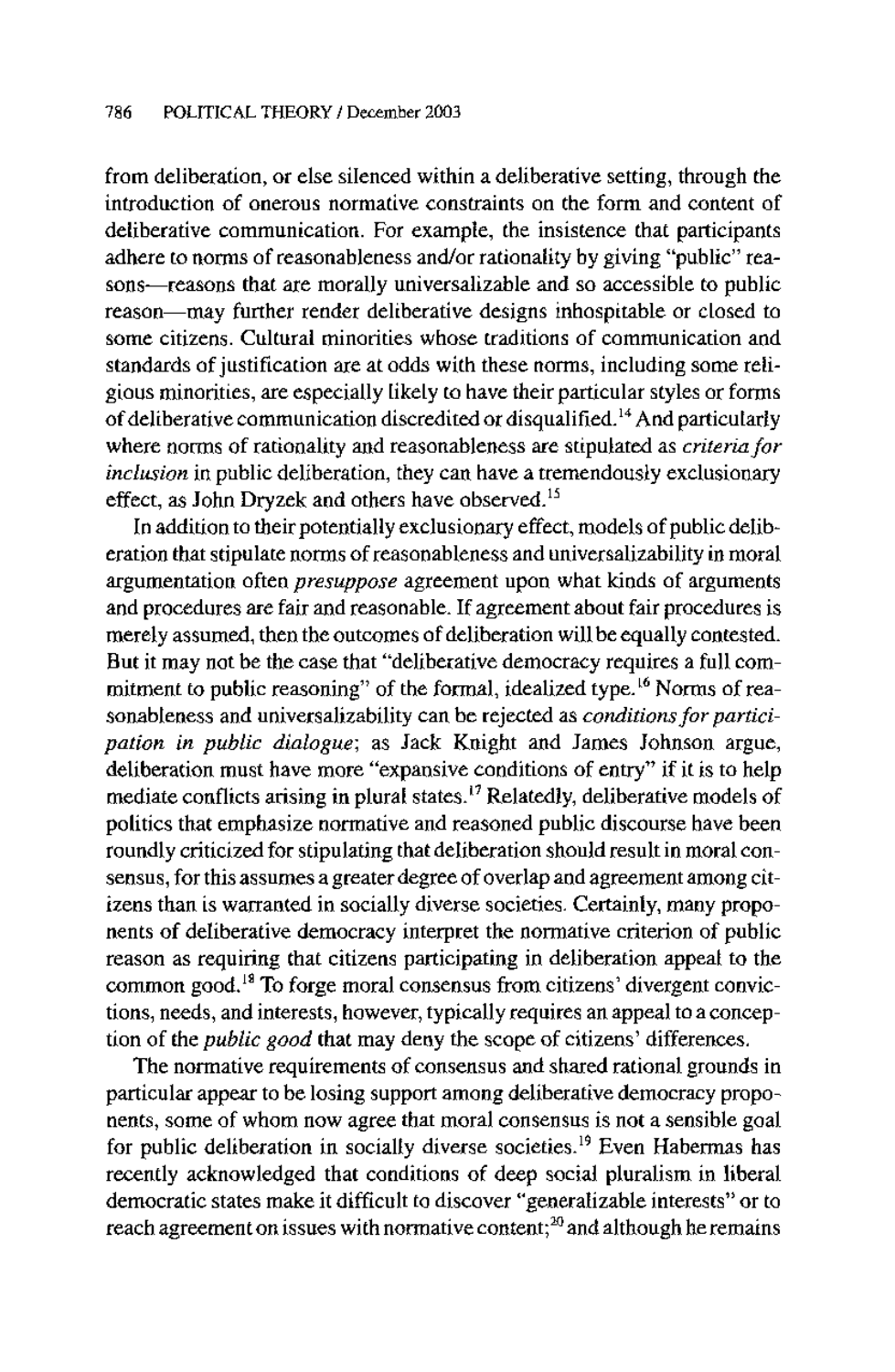committed to a conception of rational moral consensus, he now accords more importance to bargaining and compromise as strategies in deliberation.<sup>21</sup> However, rather than moving towards more practical and strategic models of conflict resolution, as I urge, many deliberative democrats are simply replacing the goal of moral consensus with that of reasoned, normative agreement and/or moral compromise.<sup>22</sup> Dryzek declares that "in a pluralistic world, consensus is unattainable, unnecessary, and undesireable," but he rejects a model of political deliberation as essentially negotiation and bargaining, which he thinks reduces politics to "strategic action."<sup>22</sup> Bohman also rejects the goal of normative consensus but holds out moral compromise as the aim of dialogue; this, he claims, is a far cry from *modus vivendi* politics involving mere "strategic bargaining" and "tradeoffs,"<sup>24</sup> In his theory of "intercultural evaluation," Parekh situates intercultural dialogue firmly against the backdrop of an appraisal of society's core public values, and encourages appeals to universal values as well as to the common good.<sup>25</sup> And finally, Benhabib, while subscribing to a complex, constructivist ("narrative") account of culture, insists that a broad framework of "normative universalism" is perfectly compatible with her model of multicultural dialogue.<sup>26</sup> Democratic dialogue should seek to address cultural differences, which Benhabib claims "run very deep and are very real," but she assures us they are best negotiated through a process of moral argumentation structured according to norms of moral rationality and publicity. While normative consensus may not always be achievable, it should not be jettisoned as a goal, for "consensually attained moral norms" are, according to Benhabib, attainable, even in deeply plural societies. $2^7$ 

### ii. The Problem of Covert Power and Interests

While recent models of intercultural dialogue endorsed and developed by democratic theorists provide an answer to some of the criticisms made of idealized models of discourse ethics, then, they remain vulnerable to other important criticisms. In particular, proponents of these models remain committed to what I argue is a problematic conception of dialogue and deliberation as fundamentally a process of *normative* argumentation, bound by norms of reasonableness and universalizability (and sometimes several additional norms). Deliberative outcomes, on this account, will ideally reflect moral compromise if not something approaching consensus. What, if anything, is wrong with this view? When public deliberation is conceived primarily as reasoned argumentation about policies and norms that reflect citizens' normative beliefs and what Avigail Eisenberg calls their "identity-related differences," the practical interests and motivations of participants tend to recede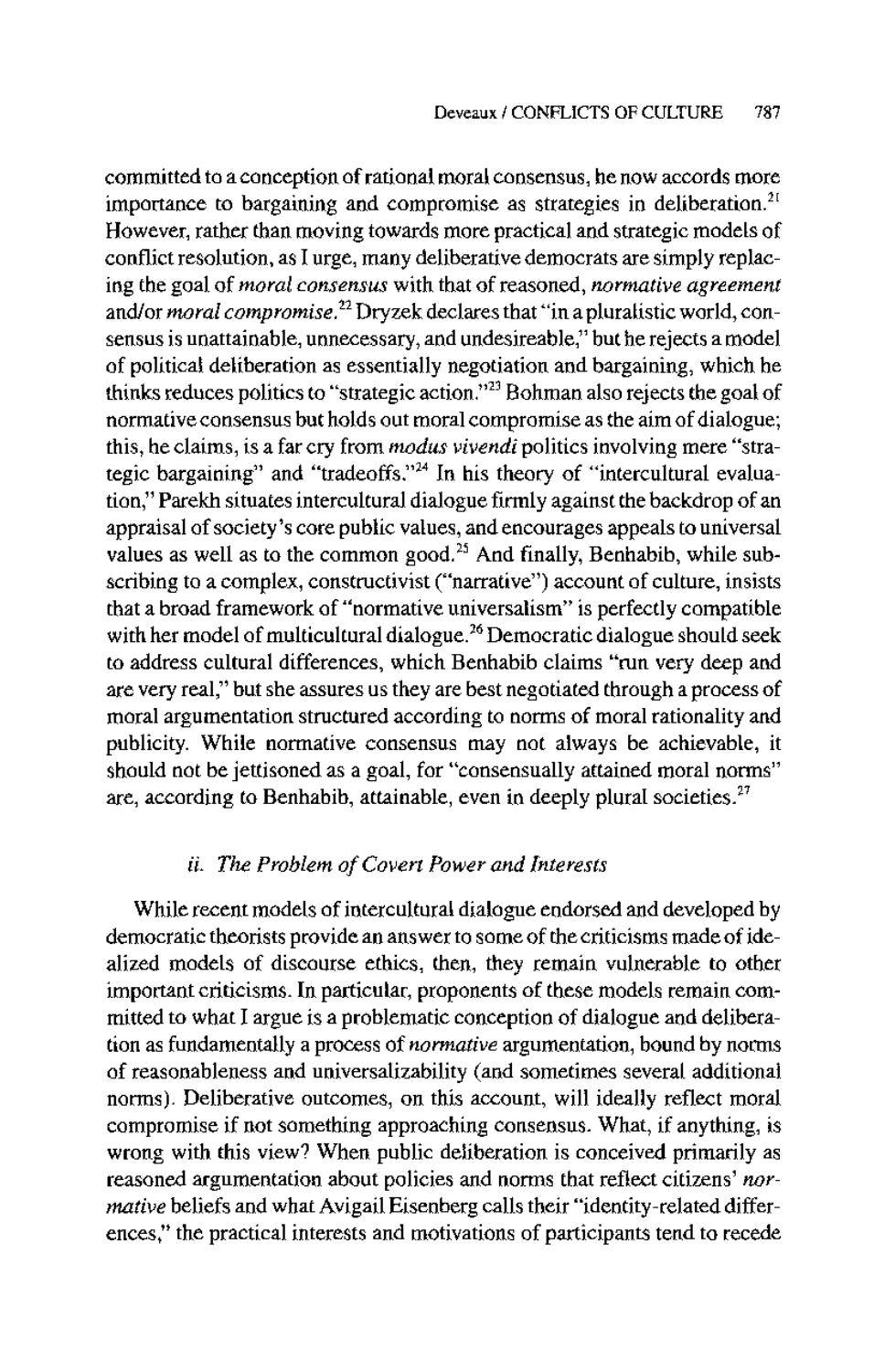from view. Deliberation conceived thusly, I argue, may have a distorting effect on the actual issues and conflicts at stake in cultural conflicts. As the intracultural character of the conflicts sketched above suggests, cultural disputes often have more to do with the concrete interests of members and the distribution of power in communities than they have with differences in moral value.<sup>28</sup> If this is so, then attempts to resolve disagreements about cultural practices by focusing on the evaluation of normative claims and beliefs may fail to get to the heart of the matter.

To suggest that we demote the normative dimension of deliberation concerning cultural conflicts in this way may seem an odd proposal. Much more so than rival liberal models of politics, deliberative democracy endorses explicitly normative and reasoned discussion between rational, uncoerced, and equal participants as a means of resolving disagreement and conflict. It is this conviction in the normative basis of politics that, as Bohman argues, links together diverse models of deliberative democracy: "they all reject the reduction of politics and decision making to instrumental and strategic rational-ity.<sup>129</sup> Through deliberation. Dryzek contends, participants are expected not simply to communicate their beliefs, but more importantly, to reflect upon and transform these in dialogue with others.<sup>30</sup> Dialogue is supposed to help us get clear on our own evaluative attachments as well as our deepest shared commitments, as Simone Chambers notes.<sup>31</sup> As we have seen, however, to obtain this level of ideal argumentation requires normative constraints of reasonableness and publicity that may produce unjust exclusions in political life. Equally troubling, a model of political deliberation that privileges normative reason giving and public reason gives individuals and groups *ample incentive* to present their interest-based concerns in terms of cultural identity claims that may or may not speak to the crux of the issues at stake. Arguments that appeal to cultural identity have increasing purchase in constitutional democracies committed to policies of cultural pluralism, where groups are often rewarded politically for framing their arguments in such terms. By contrast, the desire to maintain one's own status or the status of one's subgroup within the wider community, to shore up one's position of nower vis-à-vis others, or to further one's own financial gain, do not make for good moral reasons in deliberation. Defenders of idealized models of deliberative democracy argue that these strategic kinds of motives should in any case be deemed illegitimate on the grounds that they would fail the test of public reason and so cannot count as valid justifications for policies. $32$ Benhabib, for example, acknowledges that strategic reasons are often uppermost in the minds of participants to deliberation yet insists nonetheless that moral or normative argument is what is needed.<sup>33</sup> But attempts to neutralize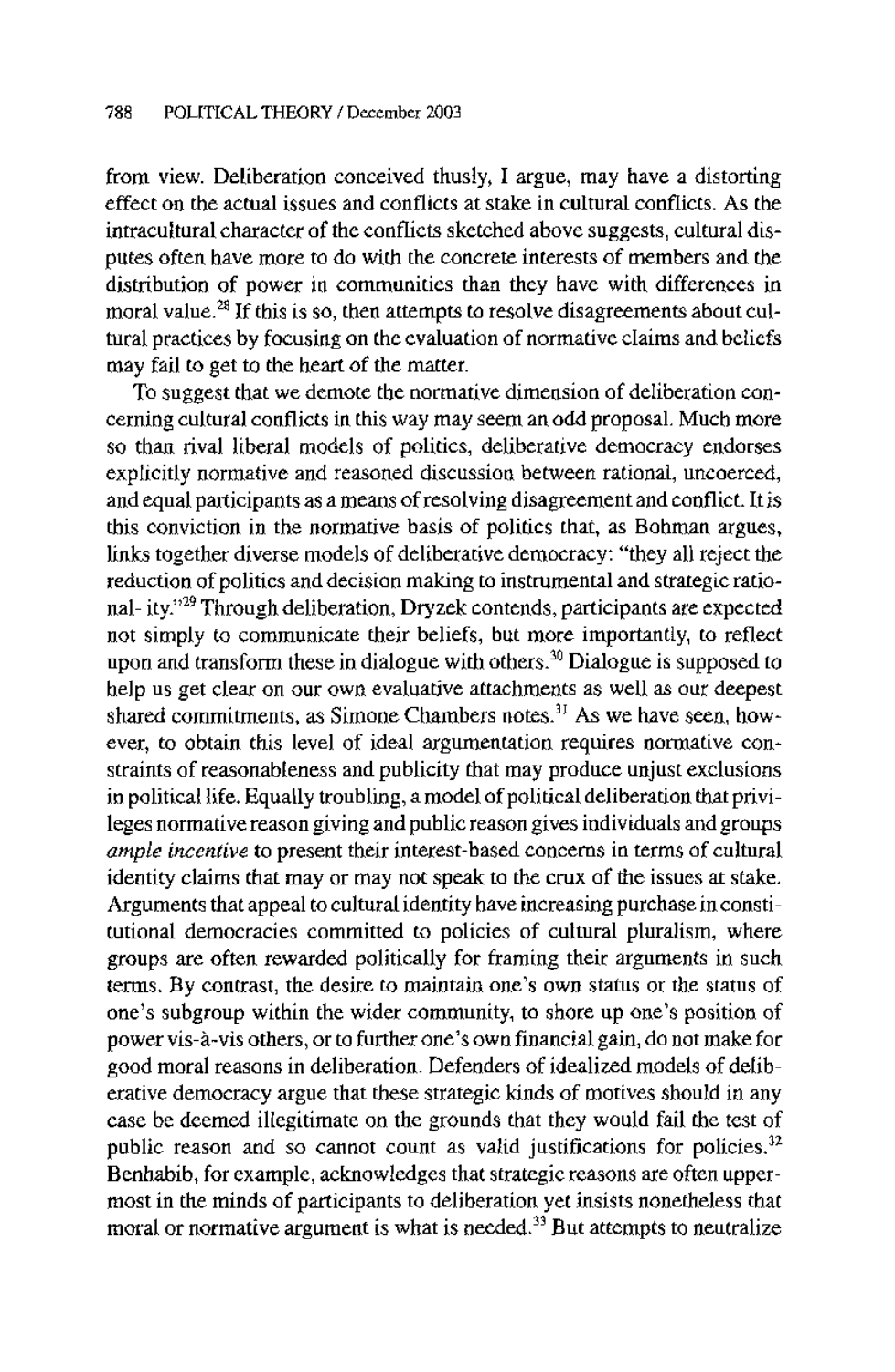unjust motives and permicious interests by excluding certain kinds of reasons a priori from public discourse—as illustrated by the deliberative approach advocated by Amy Gutmann and Dennis Thompson<sup>34</sup>—may simply push these underground without in any way lessening their effect on political life.

As the examples cited earlier show, when factions of cultural groups insist on a particular view of a custom, or maintain that a practice ought not to be reformed, they are often concerned to preserve their own power, status, and advantage vis-à-vis others in the group. An idealized model of deliberation that either denies the force of participants' interests and relative power in determining outcomes, or else rules out certain kinds of reasons in advance in the hope that these will not impact deliberation, may succeed in only reinforcing the advantages enjoyed by powerful participants in deliberation. Nor is it clear that deliberation consisting mainly in the exchange of normative claims about cultural identity and values is more likely to vield fair and practicable solutions to the sorts of conflicts cultural groups are often embroiled in—conflicts about religious personal and family laws, land and resource claims, and group membership laws. Arguments that appeal strictly to group cultural identity can make it very difficult to reach compromises in political deliberation.<sup>35</sup> The same group identity can be invoked to support very disparate views about traditions, and so may not, by itself, illuminate or resolve anything.

If I am right that struggles over the meaning and validity of contested cultural traditions in liberal states are centrally about the concrete interests of group members and the distribution of power and decision-making authority in these communities, then arguably any sound procedure for mediating cultural conflicts ought to recognize this. Practically, this means that reason giving in deliberation ought not to privilege, or be restricted to, normative justification, but rather should foreground the strategic and pragmatic concerns of cultural members. What is aimed for is a more *transparent* political process in which cultural group members can present some of their concerns about particular practices and arrangements, and these concerns and interests—and the normative justifications that may or may not attach—are subject to critical scrutiny and evaluation in democratic processes of deliberation and negotiation. Political deliberation about contested practices should, in the first instance, aim to provide an accurate description of the lived form of contested cultural practices (for this is often what is precisely in dispute), as well as some account of what the concrete, practical interests of diverse participants are. These understandings are then used to develop relevant policy reforms and generate negotiated political compromises.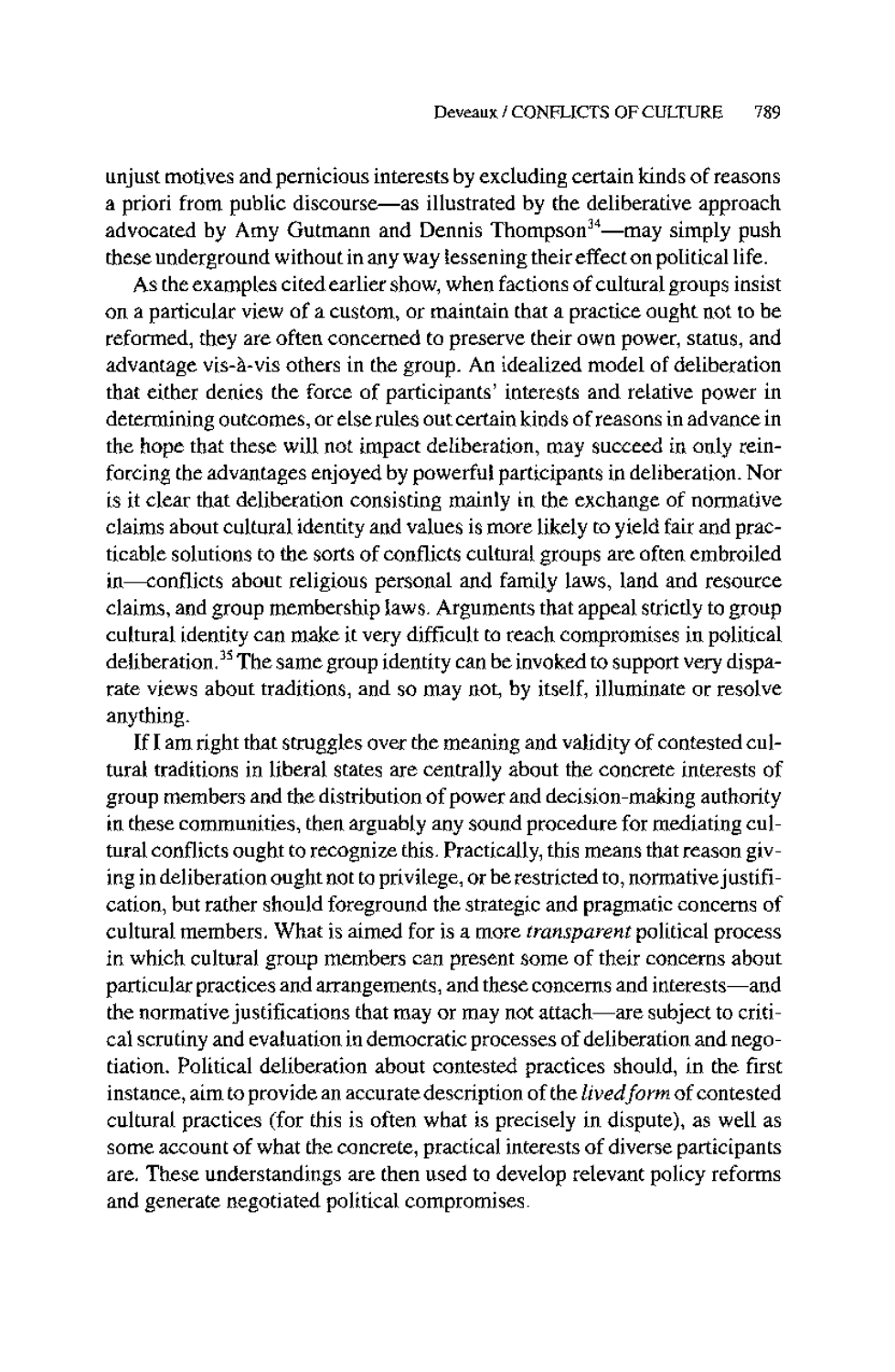## III. AN AMENDED MODEL OF POLITICAL DELIBERATION: INCLUSION, NEGOTIATION, AND COMPROMISE

If a deliberative framework for resolving what I have argued are mainly intracultural conflicts is to take seriously the principle of democratic legitimacy, it must include a diverse range of voices from within traditional communities. Democratic legitimacy is not secured by merely soliciting the views of established leaders in communities, but rather requires that a plurality of group members with divergent interests and circumstances be included in deliberation.<sup>36</sup> Deliberative democratic procedures can provide spaces for these voices, as well as help to amplify criticisms of particular practices and arrangements within communities by supporting their safe public articulation. The establishment of forums and neighborhood panels by some local government authorities in areas of Britain with a high density of racial, religious, and cultural minorities is an example of how local decision-making structures might be transformed so as to facilitate greater community input and even self-governance.<sup>37</sup> It may also be possible, as Ayelet Shachar proposes, to "empower at-risk group members" by allocating formal legal jurisdiction over certain cultural practices and arrangements to some social groups, provided that democratic processes of decision making are observed.<sup>38</sup>

The inclusion in deliberation of a diverse range of group members—both those rejecting change and those seeking reform—is therefore not a gloss or afterthought to legislated reforms but rather a critical part of the process of democratic conflict resolution. And indeed, for cultural conflicts involving cultural communities that are reasonably democratic in their internal structure, group members could well constitute the majority of participants to deliberation. In this regard, the proposal that voluntary associations be essentially self-governing over their social affairs, as suggested by proponents of associative democracy, is an important resource.<sup>39</sup> But the traditional cultural groups under discussion are ones that are often marked by dramatic inequalities of power and in which issues of authority and governance are precisely at issue. Consequently, unlike those who, like Jeff Spinner-Halev,<sup>40</sup> argue essentially for group autonomy over cultural practices and arrangements, I contend that decision making about contested cultural practices should normally bring to the table representatives from legal reform and women's groups, as well as scholars and government policy makers. In part this move is in recognition of the permeable boundaries of different cultural communities of citizens in plural, liberal states, and of the common constitutional norms that bind them. But the inclusion of social activists and government and political representatives—some of them also members of the cultural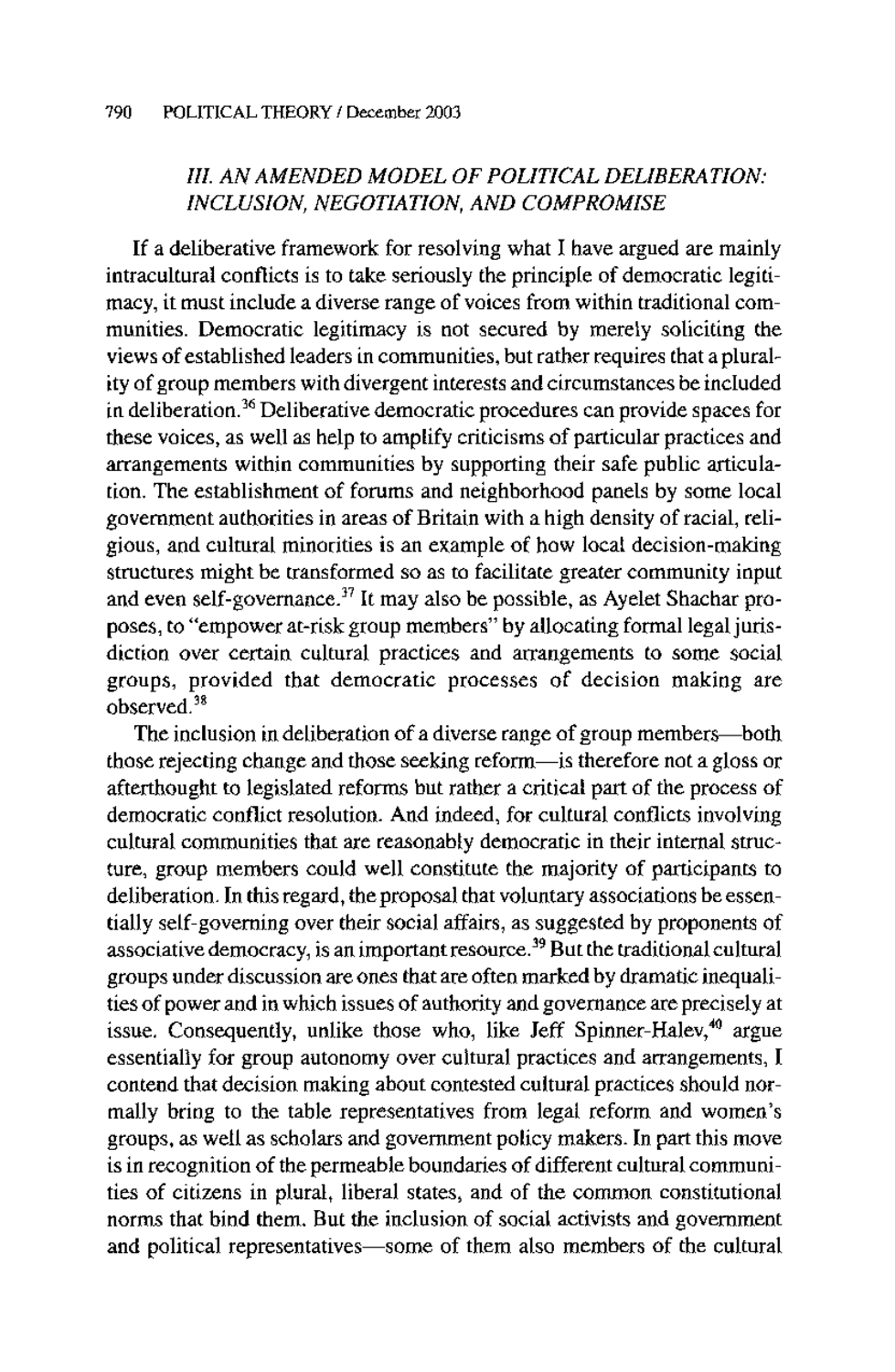group in question—can also serve as much-needed political pressure on the reform process at the same time as providing solidarity and support for cultural dissenters.

Participants in the proposed deliberative process initially use the framework of discussion and consultation as a means of gaining a clearer picture of contested social customs and practices, and to begin to outline the different interests and needs at stake. The democratic tools of negotiation, bargaining, and compromise-crucial alternatives to deliberative democracy's traditional focus on reasoned, normative argumentation—emerge next. By making it possible for participants in deliberation to give frank and concrete reasons in support of particular customs and proposals for or against change with a view to securing a political compromise, it becomes easier to expose unjust reasons and to foreground the abuses perpetuated by particular practices. By framing the process of conflict resolution in terms of debate about the concrete purposes, benefits, and disadvantages of cultural traditions, it becomes difficult fully to camouflage the strategic concerns and interests at work. These interests, whether articulated by those who hold them or identified by critics, are then subject to critical evaluation in policy debates about the proposed reform of customs, and are reflected in the ensuing political compromise. Such a deliberative approach would still encourage debate and decision making about norms and the social practices that they help to shape, and indeed, good normative reasons may remain more persuasive in public deliberation than will those interest-based reasons that fail to speak to the needs of other citizens. However, practical and interest-based reasons would no longer be shunned, but would rather be made subject to evaluation and discussed as possible grounds for concessions and compromises.

Previously, proponents of deliberative democracy have suggested that negotiation, bargaining, and compromise should be used in public deliberation only when conditions of social pluralism preclude common premises and consensual outcomes. For Habermas, it is only when normative discussion is not feasible or collapses as a result of incommensurable moral differences that bargaining and compromise become acceptable as (temporary) procedures in decision making.<sup>41</sup> Bohman likewise mistrusts bargaining as a method and goal of deliberation on the grounds that it requires participants to treat their beliefs as mere interests, which he claims is both normatively unreasonable and impractical.<sup>42</sup> And for Benhabib, ever confident in the rational and moral nature of dialogue, strategic bargaining is mostly an unnecessary step down from moral discourse, which is bound by "norms of universal respect and egalitarian reciprocity."43 By contrast, I argue that negotiation, bargaining, and compromise are sometimes the best methods to adopt in attempting to resolve disputes about the validity or future status of a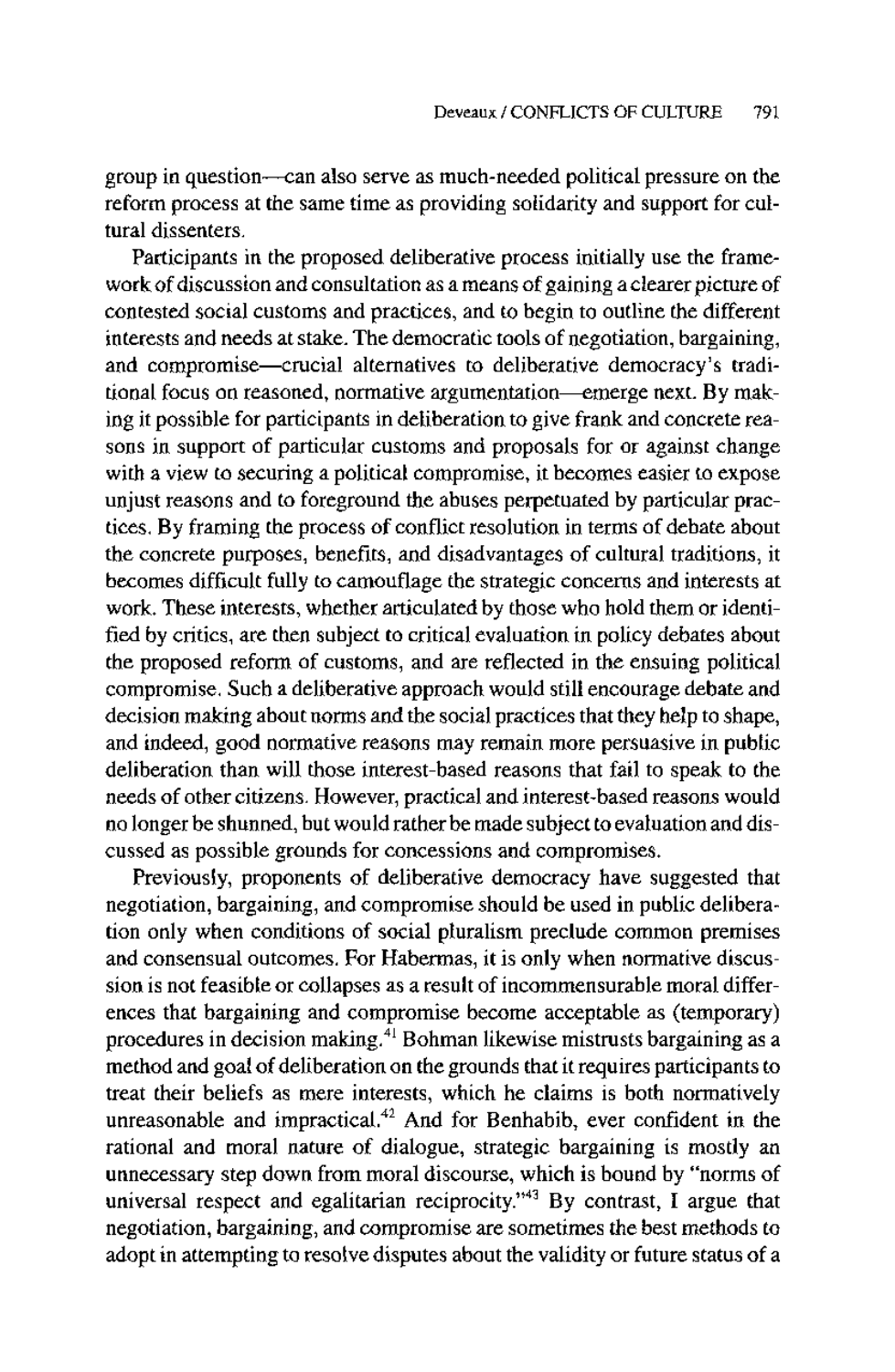contested cultural practice. These strategies lend themselves better to deliberation that openly engages and acknowledges participants' strategic interests without necessarily privileging or catering to those interests. As my discussion of the reform of customary marriage in South Africa will show, it is precisely in negotiation-style debate that the validity of participants' interests can be evaluated.

How can this explicitly political model of deliberation avoid merely shoring up the advantages of the powerful? It is not the case that bargaining somehow suspends all norms of respect and reciprocity among participants to a dialogue. Quite the contrary: procedures can and should be implemented that prevent any one participant or faction from dominating deliberation or its outcome. Negotiation and bargaining as strategies in political deliberation are in the first instance subject to the norm of democratic legitimacy, as discussed earlier. But in addition to this, I contend that the *process* of political deliberation ought to be bound by three further normative principles: nondomination, political equality, and revisability. There is some overlap between these norms and constraints specified by other proponents of deliberative democracy, but arguably mine are more minimal. I do not claim that these norms are deliberatively conceived, nor do I suggest that they should be open to negotiation. Rather, I argue that they are justified as deliberative constraints because of their central role in supporting democratic legitimacy in settings where cultural and political authority is contested and subordination is widespread.

Nondomination is simply a constraint that prevents some participants (usually with greater social or economic power) from coercing other participants in a dialogue situation. Coercion could include attempts to exclude some individuals from deliberation, to prevent less powerful interlocutors from articulating concerns or proposals by threatening unfavorable repercussions, or to control voting through similar means. Nondomination may seem a very minimal constraint but is nonetheless an important background condition for democratic political dialogue. In disputes over the validity of cultural customs and arrangements in liberal democratic states, there is always the danger that traditional leaders or effites of a cultural group will seek to silence dissenters through pressure tactics or more overt forms of oppression. Even where intracultural disputes are not at issue, nondomination in deliberation can still be an important principle to stipulate. Bohman, for instance, uses a version of this, the "non-tyranny constraint"—drawing on the work of James Fishkin—as a way of preventing concentration and abuse of power in deliberation generally.<sup>44</sup>

The principle of *political equality* is more controversial both because it is ambiguous in content and may potentially constrain decision making more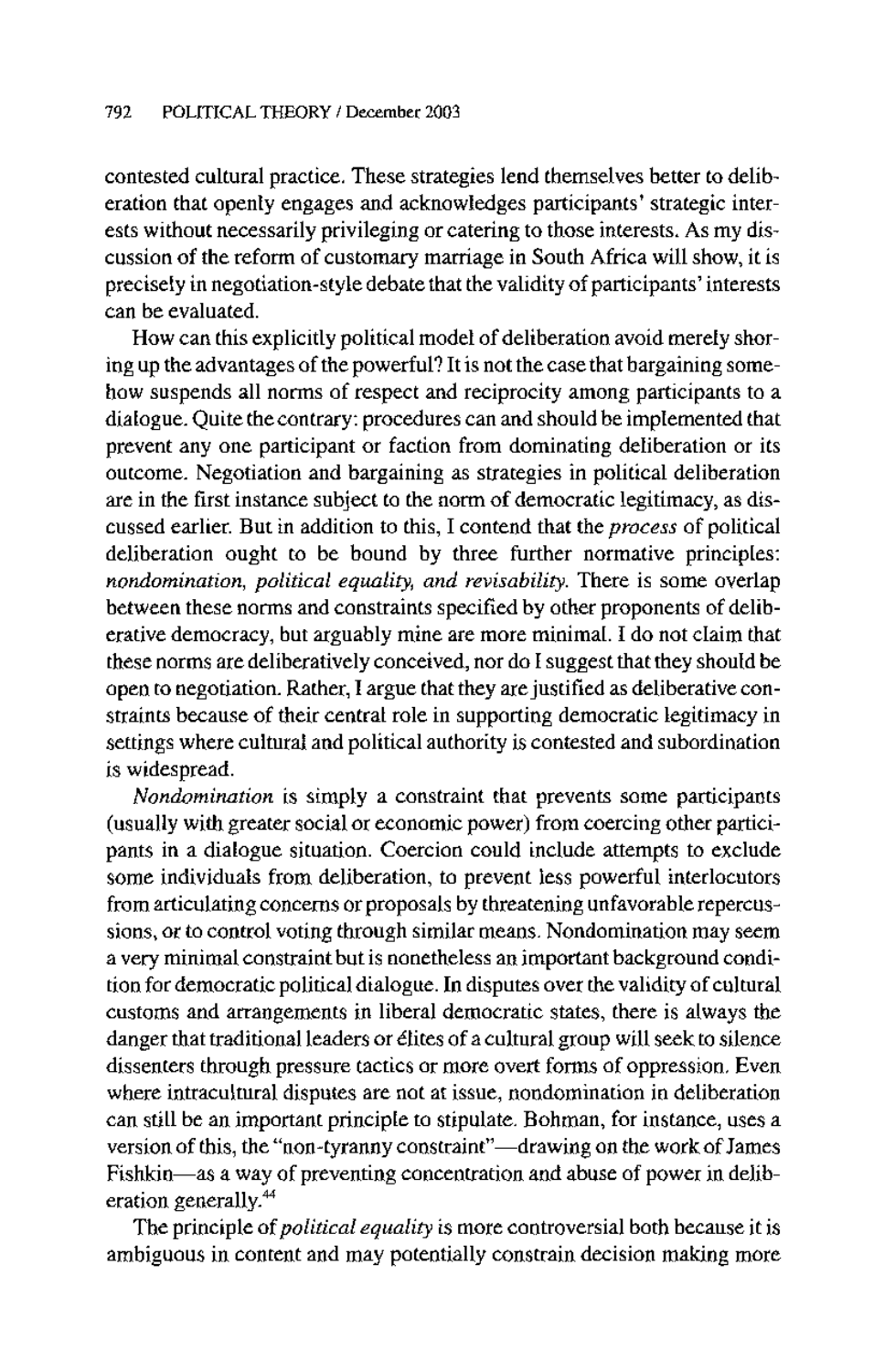directly than the mere principle of nondomination. Following Bohman, I take political equality in the context of deliberative democracy to mean the presence of real opportunities for all citizens to participate in debate and decision making. This means not only ensuring that such opportunities are available. but also trying to prevent "extra-political or endogenous forms of influence, such as power, wealth, and preexisting social inequalities" from impacting deliberation and its outcomes.<sup>45</sup> Who can participate in deliberation-as Joshua Cohen has observed—ought not to be determined by their access to power and resources.<sup>46</sup> We can and should use the ideal of political equality to shape discussion and decision-making procedures, by ensuring wherever possible that participants have equal access to formal political deliberation and also that their contributions count—for example, by balancing interests in negotiations and employing equal voting procedures.

Political equality as applied to deliberation about cultural conflicts is a still more complex matter, especially if we take this principle, as I do, to require substantive equality of opportunity for participation and equality of influence in political deliberation.<sup>47</sup> Who can participate in political life is. for many, culturally determined. Often it is precisely the role and status of certain subgroups-for example, whether women ought to have a political voice—that is at issue. Moreover, who counts as a member of what cultural group is not always clear: sometimes membership is contested as a way of denying the justice claims of minorities within the group. Even if agreement about membership and roles is reached, the difficulty of ensuring that marginalized segments of communities are fully included is enormous. In addition to insisting on guidelines for fair and representative inclusion in formal political consultations, the political enfranchisement of marginalized and vulnerable members of communities can be fostered through the deliberate expansion of informal sites of social and political debate and contestation. State funding for social and community services (especially those that support vulnerable members of cultures), local media sources with a broadly democratic outlook, and community groups that foster debate about the changing face of cultural practices, are a few examples of ways in which liberal democratic states can directly facilitate the expansion of spaces of democratic activity.<sup>48</sup>

The third principle that I propose ought to shape political deliberation about cultural conflicts is that of revisability. By this I mean that decisions and compromises, once reached, may be revisited at a later point when there are good grounds to do so. The prospect of revisability may make it easier to reach compromises in the first place, for participants and groups understand that if and when they need to redress problems or settlements it will be possible to do so.<sup>49</sup> But the main advantage of an assumption of revisability in the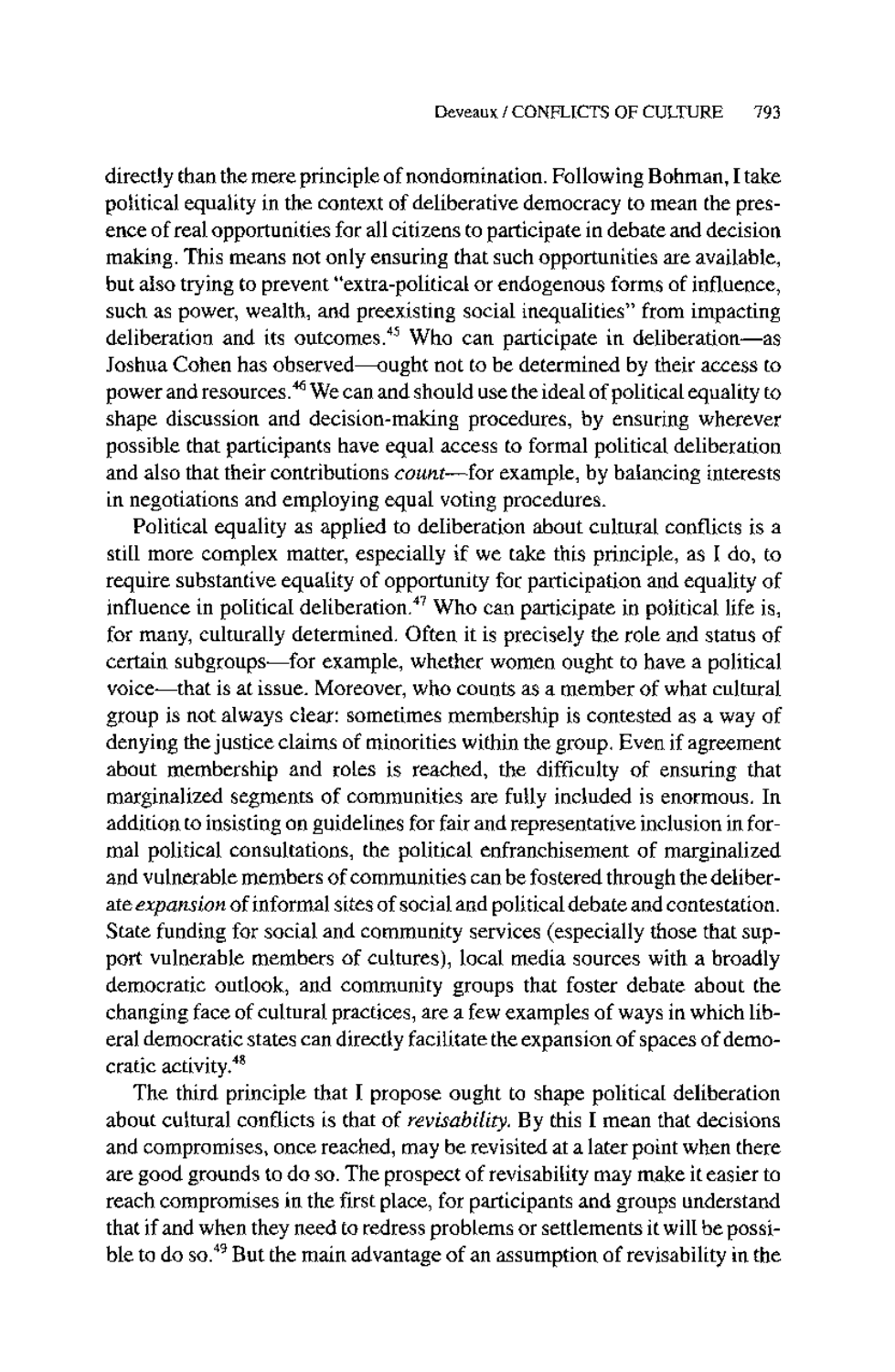context of deliberation about cultural conflicts is that it acknowledges the gradual character of real change and the ways in which a range of processes *outside* of legislation—processes of a social, cultural, and economic nature—contribute to the transformation of customs and cultural arrangements. A revisable deliberative process for evaluating disputed customs and initiating reforms can be responsive to the fluid character of social practices. Internal criticism of practices and arrangements by group members are often the impetus for their reform, and by allowing policy decisions about customs to be revisited we remain open to this input. As a recent United Nations report on gender justice puts it, "the history of internal contestation reinforces what should be the starting point for thinking about issues of multiculturalism and rights: that cultures are not monolithic, are always in the process of interpretation and re-interpretation, and never immune to change."50

The revisability condition implies a further constraint that is really a constraint on what counts as a just outcome of political deliberation: just as outcomes are not legitimate if they systematically exclude sections of the community seeking to be heard, they are not legitimate or tenable if they undercut the future ability of citizens to deliberate on these or other issues, if and when policies are revisited. This Kantian-style constraint<sup>51</sup> would be violated, then, by the adoption of a policy that prohibits all women in a particular society or community from voicing their views in public or from voting. The ban on female political participation would in any case also violate the constraints of democratic legitimacy, political equality, and, probably, noncoercion, but skeptics might ask, what of a situation where women appear to endorse or at least not to protest such a rule? My response to this is that it is difficult if not impossible to imagine a scenario whereby such a policy could be *democrati*cally arrived at, under conditions of noncoercion and nonintimidation. Wherever customs and cultural arrangements subordinate women and harm them in tangible ways, there are signs of resistance, faint as these may be in some circumstances.<sup>52</sup> Acts of cultural subversion and resistance are however not always easy to recognize, especially as they often occur in informal spaces, particularly in the home.

The constraints that I propose should shape political deliberation about contested cultural practices, and arrangements in plural, liberal democratic societies are designed to accord maximum support to the principle of democratic legitimacy. Participants in deliberation debate the meaning, relevance, and future status and form of contested social practices and try to reach negotiated political compromises. These discussions, as I envisage them, would occur not merely in formal political institutions but also in forums sponsored by local community and cultural associations, in the media, and in any number of spontaneous social settings. Those involved in deliberations speak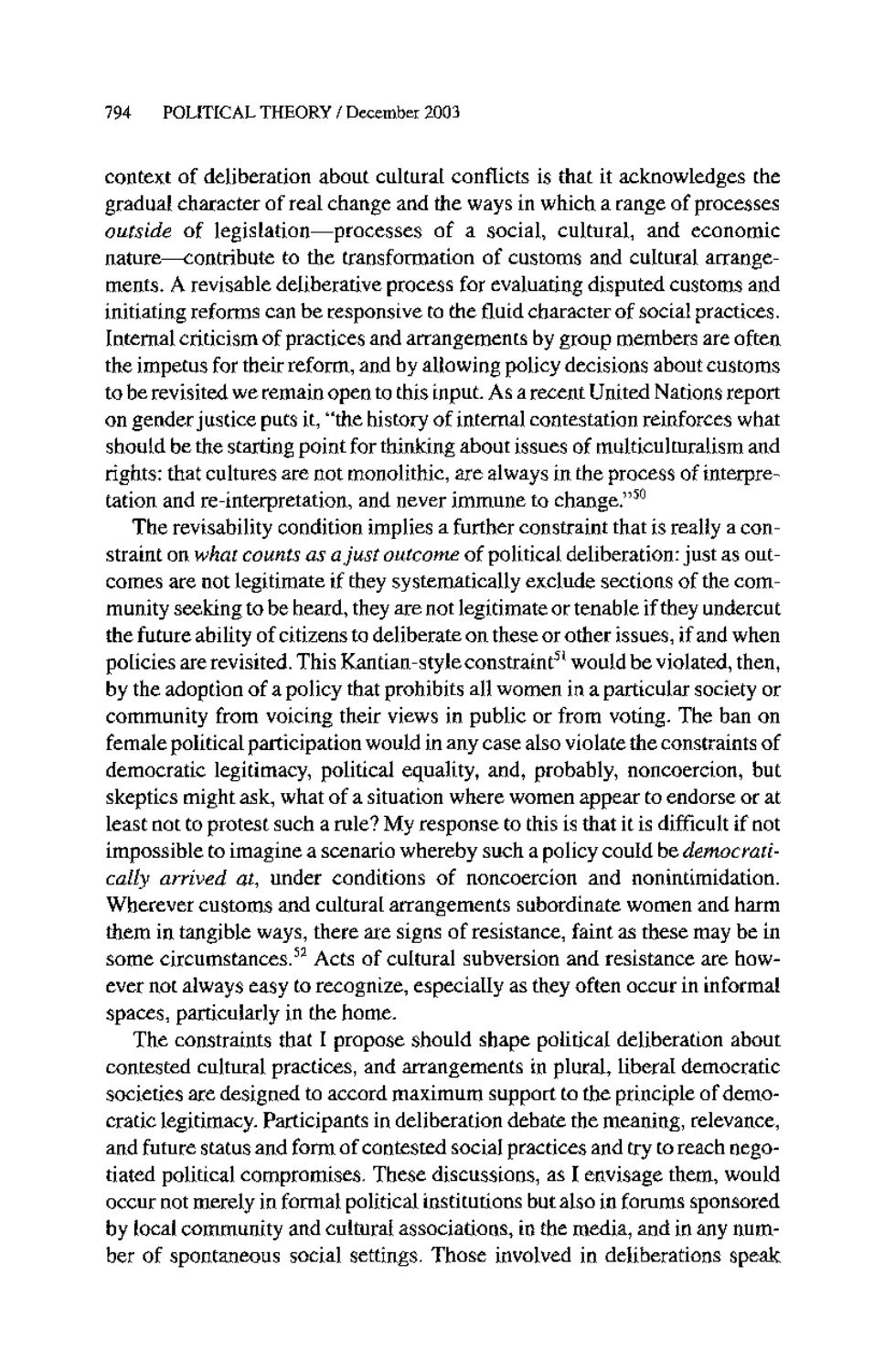from their partial, situated perspectives, with their beliefs and interests intact. though these may of course change. The inclusion of the perspectives of diverse members of cultural and religious communities contributes to a more accurate picture of *actual* social customs and their problems and benefits; this more representative account of lived cultural practices is essential if deliberative participants are to determine which reforms might render customs more empowering for vulnerable members of the group, including women.

Deliberation, on the account developed here, should be bound by minimal norms, and ultimately aims to secure democratic political solutions, emphasizing concessions for contending parties.<sup>53</sup> Rather than a zero sum game, the dialogue is intended to bring about imperfect, negotiated compromises.<sup>54</sup> In many cases, deliberation about the development of cultural practices would in many cases be linked to processes of legislative reform, through public hearings and community consultations and the like, and therefore subject to certain procedural and even constitutional norms. The example of the reform of customary marriage laws in South Africa, discussed below, is one such illustration. However, this is by no means politics as usual. The emphasis that my proposed model of deliberation and conflict resolution places on democratic legitimacy, and the relative minimalism of the principles to serve as procedural constraints, leaves the outcome of deliberation wide open.<sup>55</sup>

## IV. SEX EOUALITY AND THE REFORM OF CUSTOMARY MARRIAGE IN SOUTH AFRICA

To understand how a deliberative democratic approach to conflicts of culture might work in practice, it is useful to consider a specific case. In late 1998, the South African legislature passed into law the Customary Marriages Act, for the first time granting traditional or customary African marriage equal status with civil (usually Christian) marriage. That the Act recognizes and sets out national guidelines and laws governing customary marriage for the first time is surprising given that at least half of the country's 80 percent black majority marries under some form of customary arrangement. Finally put into force in November 2000, the Act was the culmination of deliberative and consultative hearings held to solicit views about the practice of customary marriage and to draft proposals for its reform. It is for this reason an instructive example for exploring how deliberative solutions to cultural conflicts might work in practice.

The impetus for the act was the need to bring some of the more discriminatory traditional customs associated with customary marriage in line with the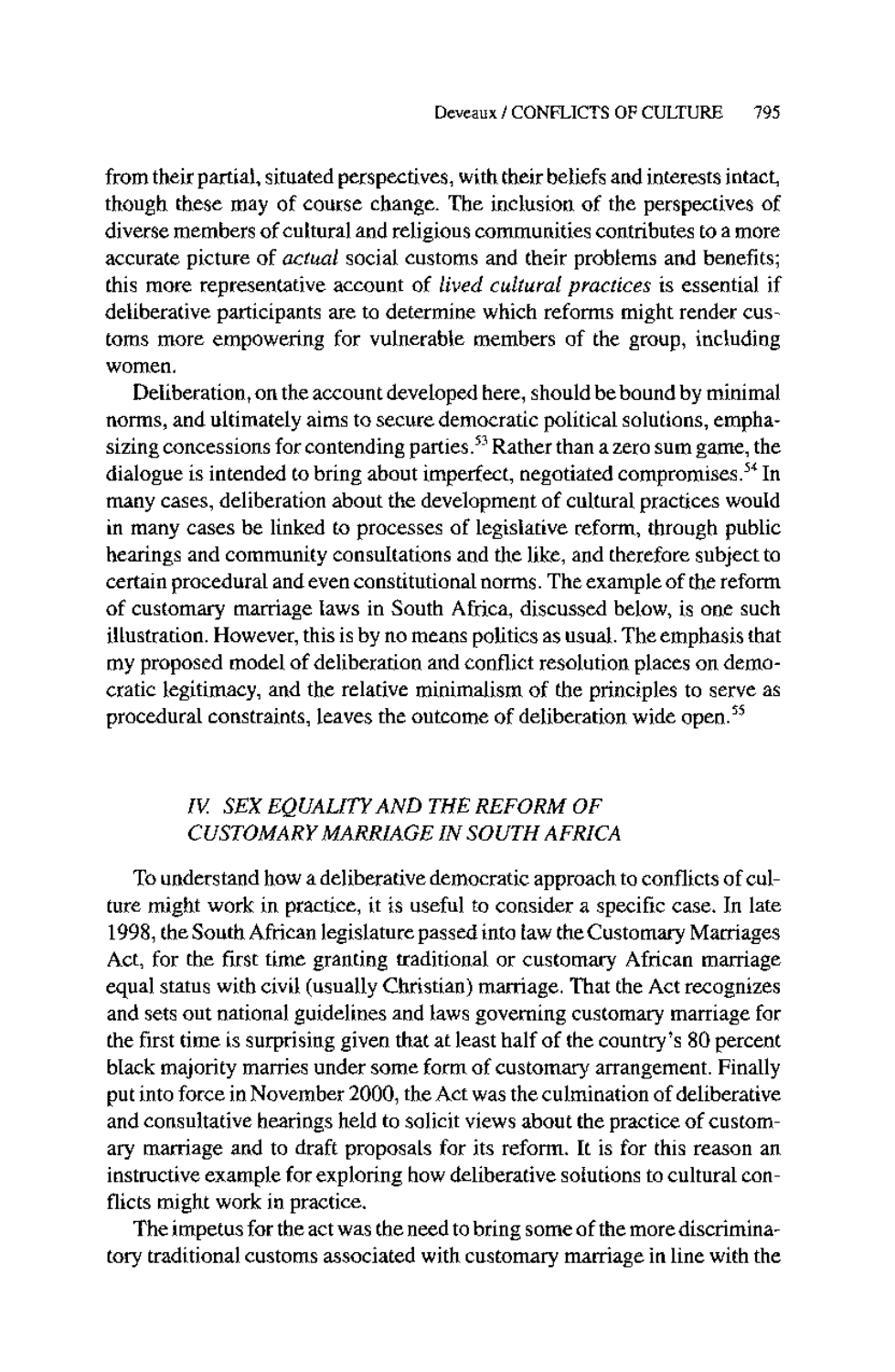state's 1996 Constitution, widely considered to be the most liberal and progressive in the world. The founding provisions of the Constitution declare that South Africa is committed to principles of "non-racialism and nonsexism," and the Bill of Rights it contains sets out extensive protection for individual rights as well as an equality clause prohibiting discrimination on practically every possible ground.<sup>56</sup> It is this constitutional guarantee of sex equality that was seen as warranting the overhaul of customary laws governing traditional practices prevalent in black South African communities. The question of how to reform customary practices and arrangements so as to bring them in line with the sex equality provision of the Constitution has proved to be no easy matter, however: what the Constitution does for sex equality and individual rights generally, it also does for the rights of cultural. linguistic, and religious groups. Moreover, the Constitution specifically recognizes the validity of African customary law and the system of traditional leadership associated with it.

Nowhere were these constitutional protections of the right to culture and the right to sex equality seen to clash more than in customary law governing marriage, divorce, and inheritance. Traditional southern African cultures, such as those of the Zulu, Xhosa, and Sotho peoples, are patriarchal and patrilineal. Under the system of customary law that most black South Africans adhere to in their family affairs, women were until recently accorded the legal status of a minor—unable to inherit land, enter into contracts, or indeed to initiate their own divorces. Women married under customary law pass from their father's realm of authority to that of their husbands (or nearest senior male relative) for the duration of their lives. Payment for the bride known as bridewealth, or *lobolo*, traditionally paid in cattle but nowadays more commonly in cash—passes from the prospective groom to the father of the bride (or a male guardian in the event of his death) and without it, marriages are deemed invalid. If a woman subsequently seeks to leave her marriage, the bride's family is expected to return the *lobolo* to the groom or the groom's family—a requirement widely blamed for keeping women fearful of her own impoverishment and that of her family, and thus trapped in abusive marriages. Finally, custody of children is automatically awarded to fathers (or the father's family) under customary law, as required by the principle of primogeniture. These customs developed through a complex interface with colonial administration and law, and reflect what came to be known as the "official code of customary law" recorded by colonial officials in the nineteenth and twentieth centuries.<sup>57</sup>

The clear potential for friction between customary law provisions and the equality clause in the Bill of Rights made it crucial to eliminate any ambiguity in the relationship between these two, but instead political disagreement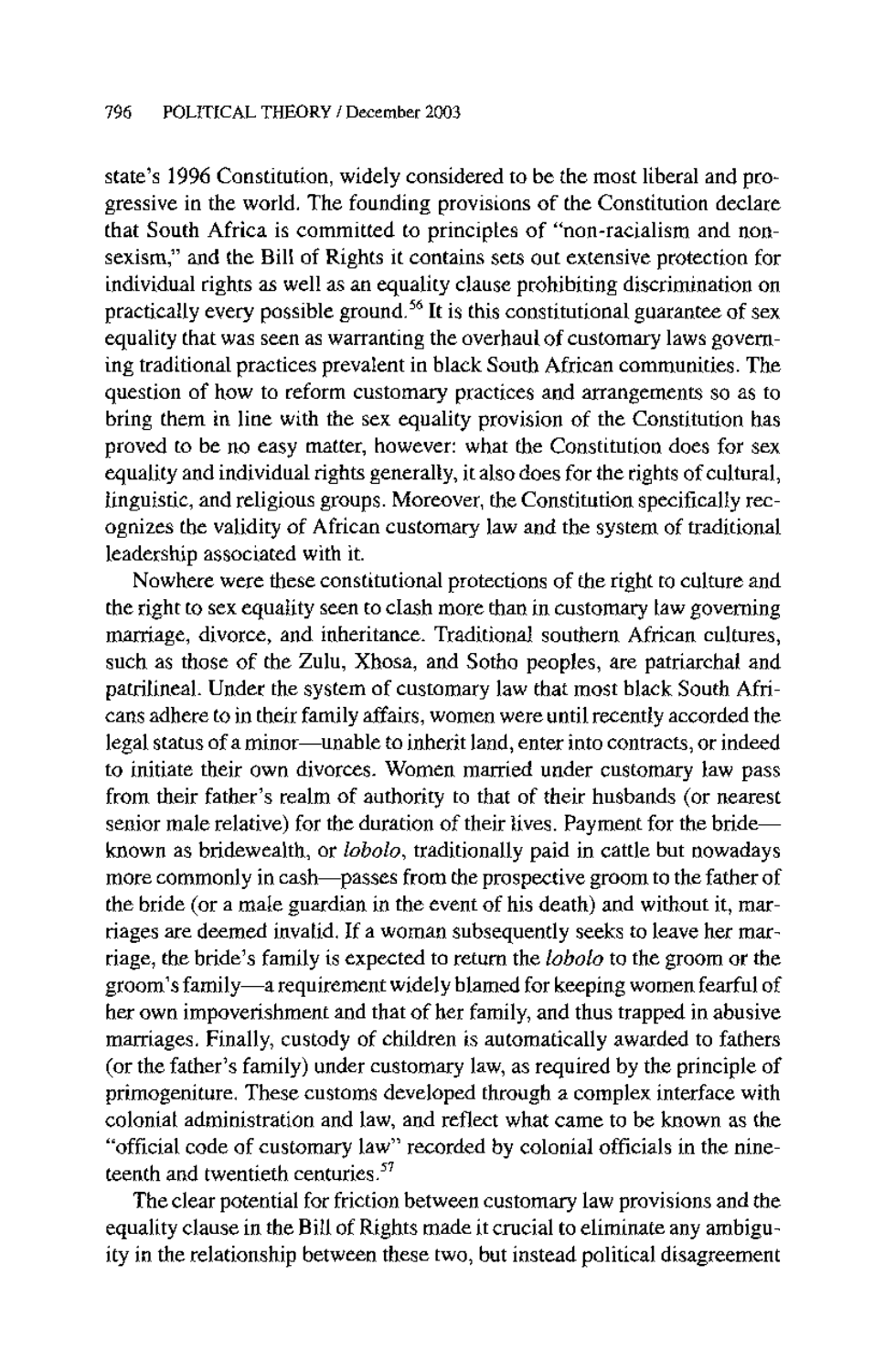about the issue plagued the constitutional process. In the CODESA (Convention for a Democratic South Africa) talks leading up to the drafting of the 1993 interim constitution, African traditional leaders sought to ensure that customary law would not be limited by the provisions of the Bill of Rights. Later, in talks surrounding the drafting of the final 1996 Constitution, they urged that the Bill of Rights be interpreted as applying only vertically between the state and individuals, not horizontally between private citizens, in a bid to drastically restrict the Bill's scope. By contrast, women's rights activists wanted to ensure that the equality clause in the Bill of Rights would trump the authority of customary law, as well as applying to relations between private individuals.<sup>58</sup> In the end, a political compromise was struck: the final 1996 Constitution recognizes and protects customary law and the right to culture to the extent that these are consistent with the rights guaranteed in the Bill of Rights, including the equality clause.<sup>59</sup>

The Constitution, still very much in its infancy, has however seen some legal challenges that do not bode well for gender equity. In Mthembu v. Letsela and Another (1997), the Supreme Court of Appeal heard a challenge from a widow married under customary law who wanted to have her only child, a daughter, declared the sole heir to her husband's estate, contrary to customary law. The judge ruled against her, reasoning that customary law did not represent an instance of *unfair* discrimination as the system of primogeniture provides for the maintenance of the deceased's widow and her children.<sup>60</sup> Aside from the *Mthembu* decision and a few others like it is the fact that actual practices and arrangements in African communities have not magically altered in accordance with the Constitutional recognition of sex equality. Customary law continues to permit discrimination against women on many fronts: by denving them inheritance, forcing some to accept polygynous marriages they may not want, and leaving them destitute after divorce or upon the death of their spouse. Moreover, traditional leaders still overstep their legal authority and attempt to settle custody and property disputes automatically in favor of men.

It is no surprise, then, that in 1998, as part of a long-term project titled Harmonization of the Common Law and the Indigenous Law, the South African Law Commission sponsored a series of consultations and hearings on the reform of customary marriage. These meetings included a cross section of the community, including representatives of legal reform groups and women's associations, chiefs from the Congress of Traditional Leaders (CONTRALESA), and scholars of constitutional law and customary law. Representatives from CONTRALESA, in keeping with their position during constitutional negotiations, argued that the government should simply recognize marriage under customary law as it is currently practiced, including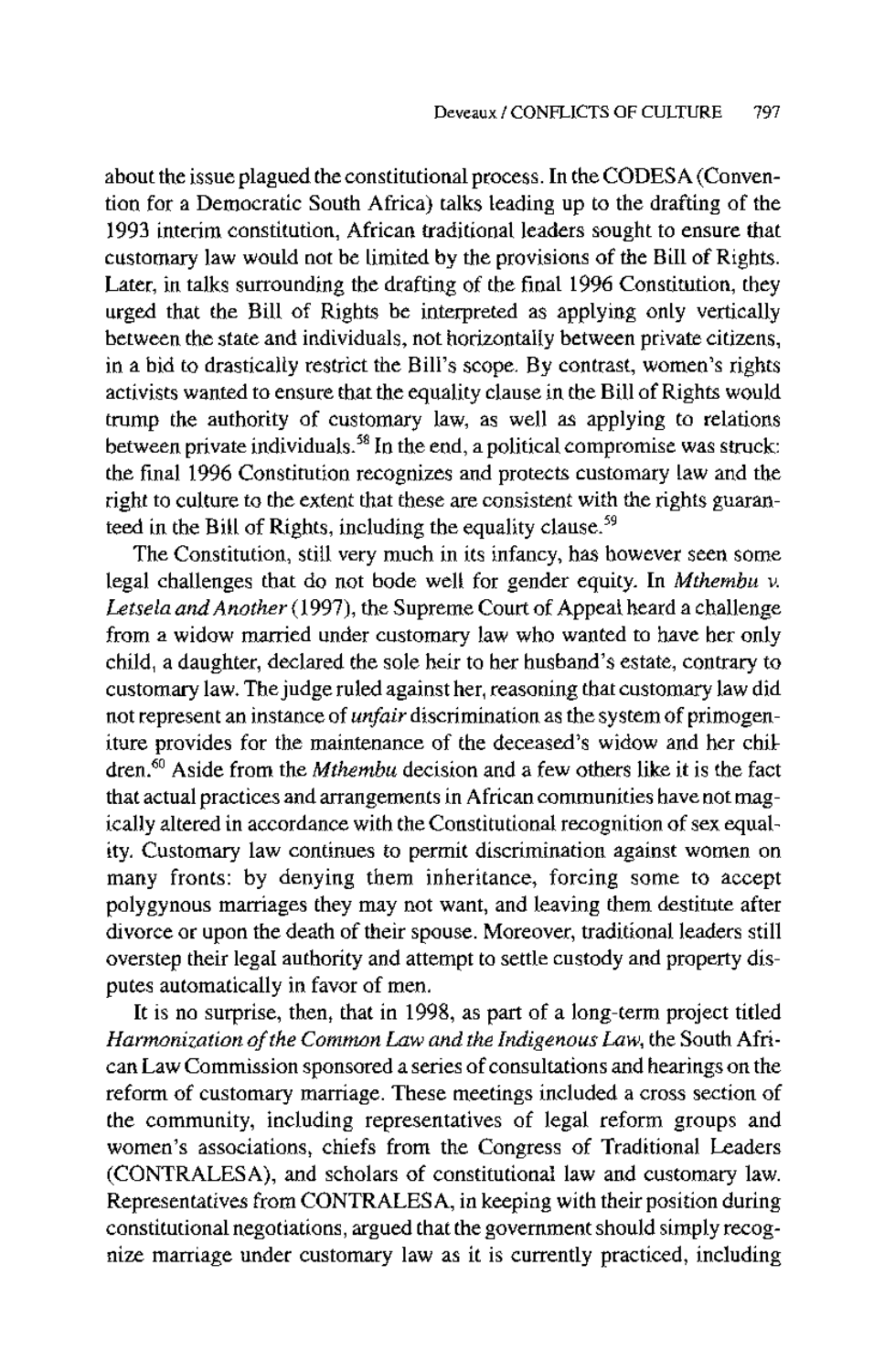those aspects that subordinate women. A customary law specialist at the University of the Witswaatersrand, Likhapa Mbatha, explained that in the meetings she attended traditional leaders kept hiding behind the word "culture" when making their case against proposed reforms, and steadfastly resisted suggestions that women should enjoy greater decision-making roles in African society.<sup>61</sup> Contrarily, women's equality and legal reform advocates voiced their opposition to women's status as minors under customary law, and to the system of primogeniture more generally. Proponents of radical reform advocated (unsuccessfully) the institution of a single civil marriage code that would protect the rights of all women, irrespective of their race, culture, or religion.<sup>62</sup>

By including participants who represented different interests in African communities-traditional leaders, customary law scholars, rural women's advocates, and so on-as well as concerned representatives from legal reform and women's groups, the Commission made it possible for a range of views on the merits and disadvantages of various aspects of customary marriage to be heard. Discussion focused on unions under the actual or "living" customary law and the changing gender roles and practices that it reflects, with the effect that no single, canonical (and likely false) account of customary marriage and the roles and practices surrounding it was taken at face value. Mbatha and others pointed out to traditional leaders in the Law Commission meetings that women's roles have in fact already changed in African communities, and that chiefs misrepresent reality when they conjure up romantic ideals of separate spheres and men's leadership. Contrary to the chiefs' account, for example, under the "living" customary law, women negotiate and receive lobolo and often act on behalf of their sons and daughters in negotiating the precise terms of marriages. Another widespread but false belief pointed to was the belief that wives have no economic responsibilities in marriage and that they are provided for both by their husbands and by their husband's families if they are widowed.<sup>63</sup>

The process of deliberation initiated by the South African Law Commission can best be characterized as putting into motion a politics of negotiation and compromise in which the focus was on cultural members' concrete experiences of customary marriage, as well as their practical interests and needs. This then provided the backdrop for discussions of prospective policies and their potential consequences. The frankness of the deliberative format accounts for the easy exposure some of the more pernicious interests and motivations at work, particularly those of the chiefs who were concerned that their own positions of power might be endangered if they were no longer permitted to adjudicate matters of divorce, custody, and inheritance in their local traditional courts. The openness and explicitly political tone of deliberations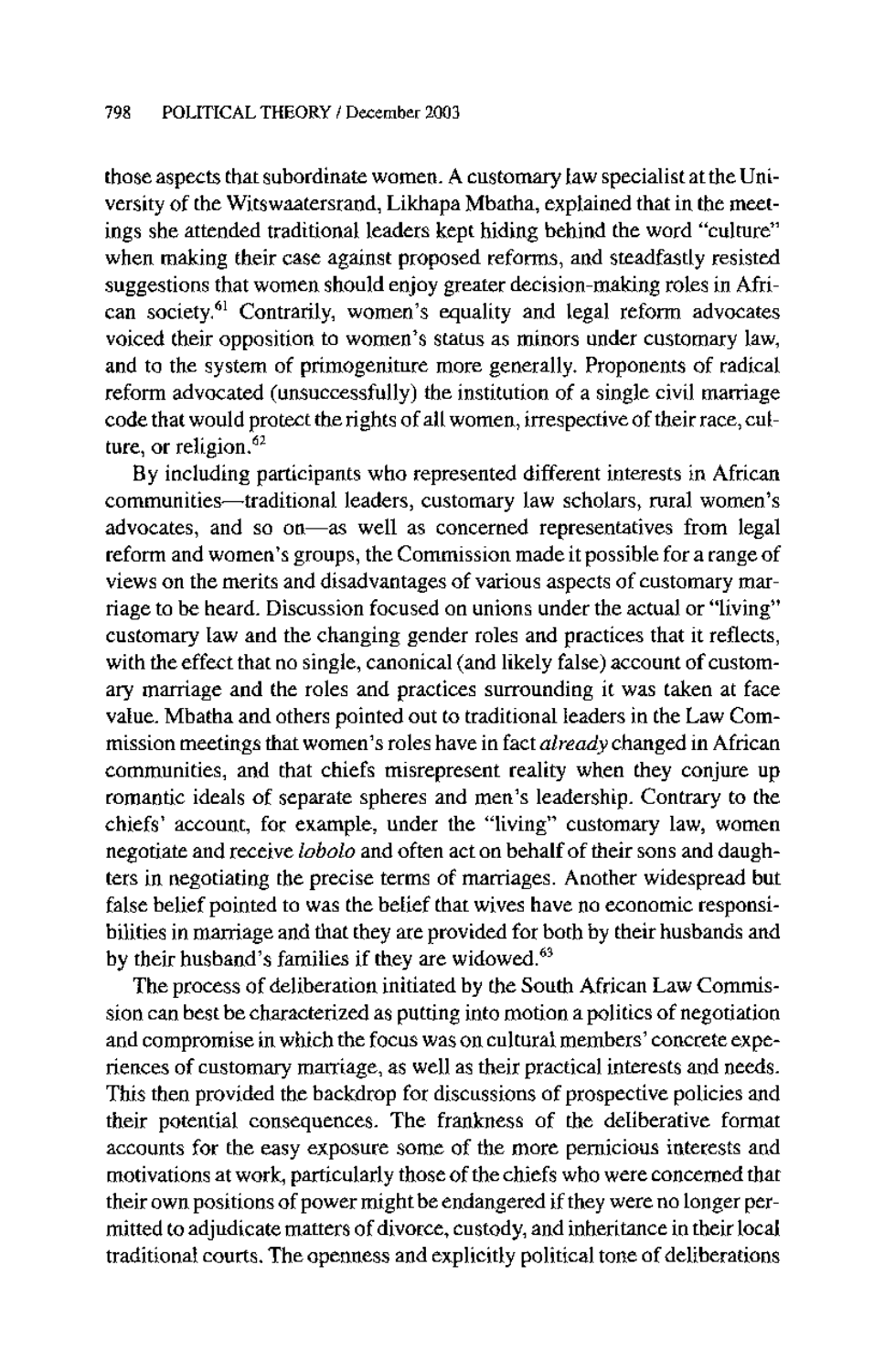also accounts for the relative ease with which compromises were ultimately reached on specific reforms and policies. Crucially, traditional leaders were eventually persuaded that it was in their own best interests and those of their constituents to agree to moderate reforms of customary marriage that would preserve the essence of the institution, albeit in modified form.

As in the debate on the status of customary law in the earlier constitutional negotiations, a political compromise was struck in the Law Commission's consultations on customary marriage. On the side of reform, women's contractual and proprietary capacities are now fully affirmed and wives have (formally) equal status. Both spouses are deemed to be married in community of property<sup>64</sup> as the default arrangement, consistent with the wide popularity of the principle of shared or joint property among black South African women.<sup>65</sup> Women are now equally entitled to initiate divorce proceedings, and married parents have equal guardianship and custody rights with respect to their children. On the issue of family law jurisdiction, it was decided that in the future only family law courts may handle divorce, maintenance, and custody matters, thereby taking this power away from local chiefs (but not their right to try to mediate relationship disputes).

Equally, the deliberations yielded a number of concessions for chiefs or traditional leaders. Chiefs were relieved that lobolo is still recognized, although it is no longer required to prove a marriage's validity. Interestingly, the Law Commission initially thought lobolo might be eliminated on the grounds that it is offensive to women's dignity, but the widespread support for the custom voiced in consultations made this all but impossible.<sup>66</sup> An important reform of the practice, however, now leaves it open to either parent to assume the role of negotiating and receiving bridewealth. Another custom that the Commission originally expected to recommend to abolish is that of polygyny, or the practice of a man taking more than one wife. Most participants in deliberations however felt this would be a mistake—both because the practice is deemed by many to be an important (though diminishing) variation of customary marriage, and because merely abolishing it in law would be ineffectual, leaving women in polygynous marriages essentially unprotected. An agreement was eventually reached whereby polygyny will continue to be permitted, but a man intending to marry another wife must have a written contract with his existing wife that protects her financial interests and establishes an equitable distribution of his assets in the event of divorce or his death.

The explicitly political nature of the consultation process surrounding the recognition and reform of customary marriage in South Africa rendered the power relationships and interests more visible, and at least on some level, more open to contestation. Reforms that might not have been thought neces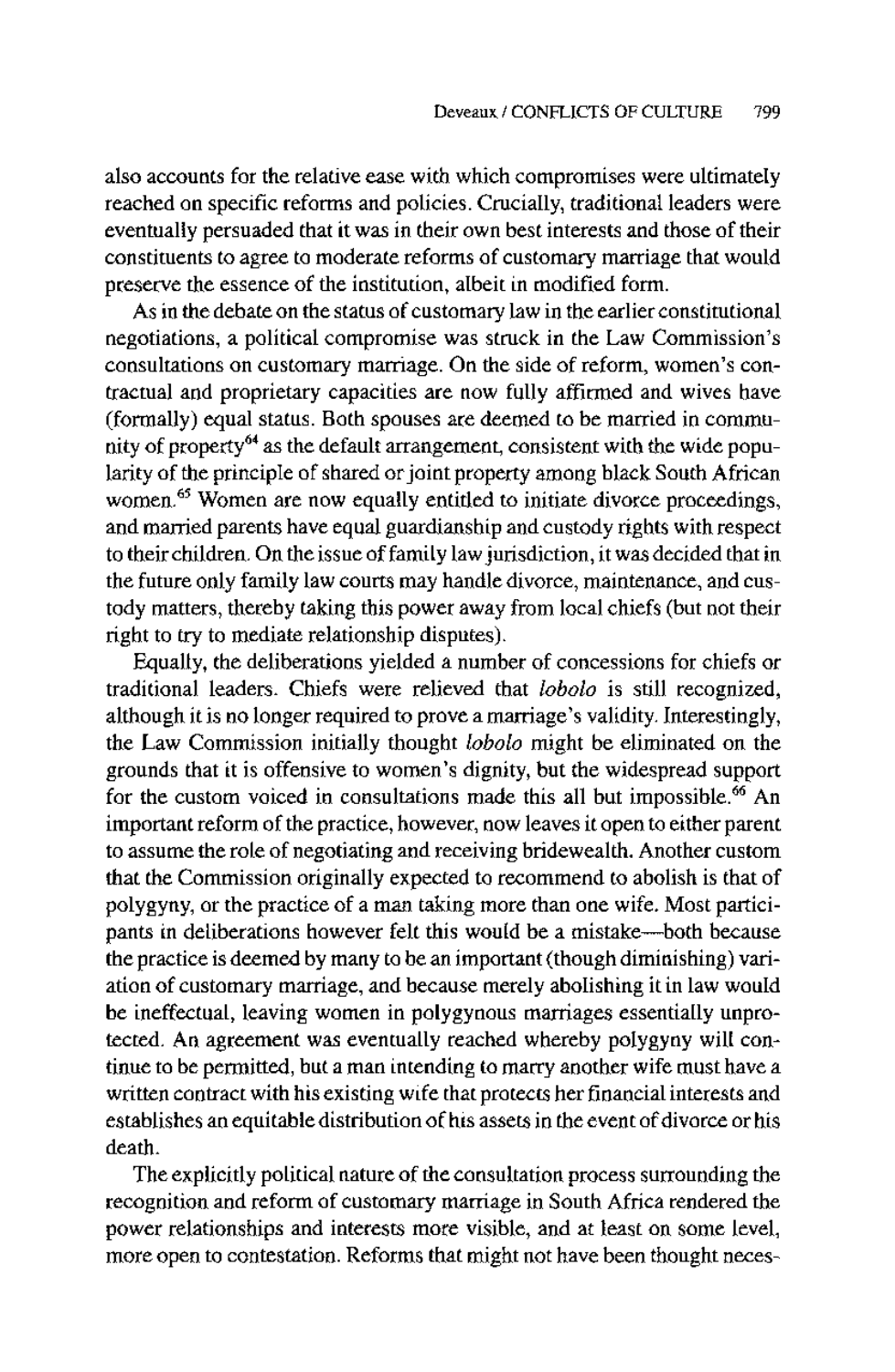sary were proposed, and other reforms were dismissed or amended in response to political pressures. The relative openness of the political process made clear just what the most forceful complaints were. In particular, the denial of women's proprietary and contractual capacities was seen as the most odjous aspect of customary law, and proposals to eliminate these were not especially contested.<sup>67</sup> Similarly, it was only through consultation and deliberation that the Law Commission was able to discover which practices were widely thought to be valuable and worth preserving.

This example illustrates. I believe, that a deliberative approach to resolving disputes about contested cultural practices, one that emphasizes inclusive debate and decision making and that uses strategies of negotiation and compromise, can produce fair and equitable solutions. The outcome of deliberations in this instance did not, of course, please all of the participants. Traditional leaders would have much preferred to retain their role in adjudicating divorce and custody disputes, largely because of the power that it represents. Some women's groups, including the government-initiated Commission on Gender Equality, were unhappy with the retention of polygyny.<sup>68</sup> But the compromises that the hearings eventually produced were nonetheless seen by most as a fair and legitimate outcome of deliberation and negotiation. The consultation process lent a legitimacy to the reforms that they would not otherwise have enjoyed, because they were the result of democratic negotiations among representatives of many different constituencies. To sustain this legitimacy, it will be important to follow up the new legislation with government spending on programs needed to implement the reforms.<sup>69</sup>

Finally, this case also shows that deliberation may yield outcomes with nonliberal features-in this case, the preservation of African customs of polygyny and bridewealth payment—that are nonetheless consistent with norms of political equality and democratic legitimacy. The revisability of the outcome of deliberations (through future amendments to the act) will help to ensure that any unjust or unfeasible aspects of the new laws that come to light can be revisited and changed. For instance, one problematic aspect of the new act is that it has only very limited applicability to customary marriages entered into before the act came into effect. In part this provision reflects the difficulty of amending marriage contracts retrospectively, but it also signaled a concession to traditional leaders. Already there are calls from women's equality groups and legal lobbyists to reform this aspect of the act, and it seems almost certain that new legislation will need to be brought in to ensure greater equity for those whose customary marriages predate the legislation. Similarly, some believe that the new laws governing polygyny may well need to be revisited in order to reflect changing attitudes and practices in South Africa.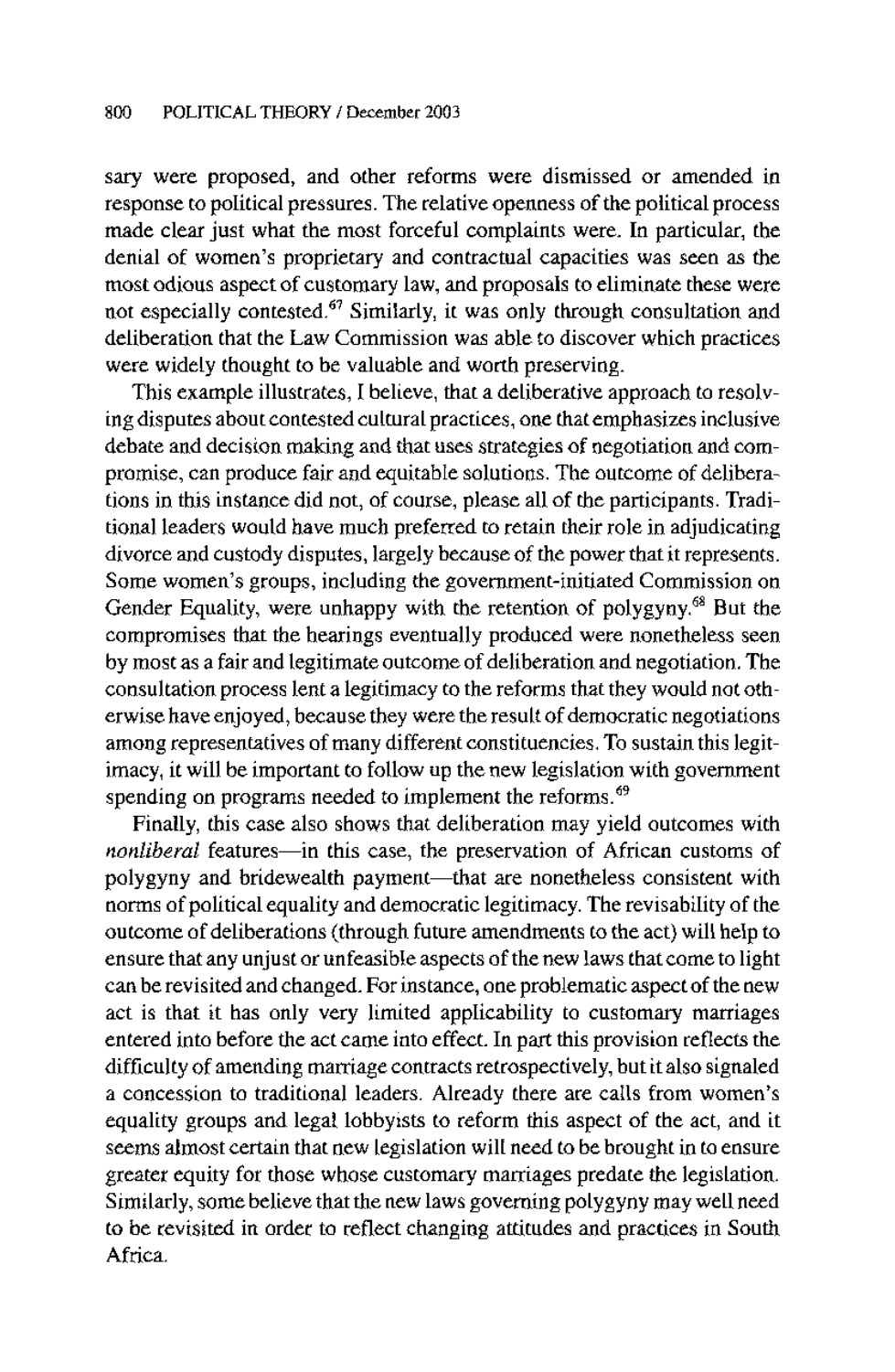### V. CONCLUSION

I have argued that a deliberative approach to resolving disputes about the status of contested practices meets the demands of democratic legitimacy and demonstrates respect for cultural pluralism. Three important criticisms of this deliberative democratic approach to conflicts of culture are, however, sure to be raised.

One objection points to the open-ended and so possibly illiberal nature of the political outcomes of this approach. My response to this concern is to reiterate the importance of taking seriously the principle of democratic legitimacy in the context of cultural diversity. The deliberative democratic model of conflict resolution sketched here insists on radically democratic and inclusive processes of discussion and decision making; as such, it cannot guarantee that deliberation about cultural conflicts will issue in liberal outcomes. By contrast, the liberal a priori view sketched earlier suggests that dilemmas of justice involving nonliberal cultural groups can be determined in the main by applying liberal norms and principles. This approach may ensure that liberal policies follow from deliberation—however ineffectual such policies may be in practice—but it cannot deliver democratically legitimate solutions. Similarly, the extensive normative constraints that some democratic theorists propose to impose on deliberation, and which reflect the ideal of deliberation as a process of moral argumentation, are in large part designed to ensure that results are just by measurable liberal standards. These constraints may however be inconsistent with the demands of democratic pluralism. Moreover, they direct our attention away from contested issues of power, authority, and legitimacy within cultural communities.

A second concern suggests that the deliberative approach I defend rests on a conception of political legitimacy paradoxically at odds with the canonical views of certain traditional groups whose cultural practices are in question, particularly conservative religious communities. In requiring groups to democratize their own internal political processes so as to permit dissenting members to have a role in decision making, do we not fail to respect their collective political practices and self-understandings? While acknowledging the tension, a stronger charge of paradox seems unwarranted, for it wrongly supposes that the ideal of democratic legitimacy is strictly a liberal conception—that it has no purchase at all within nonliberal cultures, not even among vulnerable and exploited members. The charge of paradox further assumes, falsely, that democratic activity is neither permissible nor possible within traditional cultures in liberal states. As I have argued, nonliberal social groups may be marked by deeply hierarchical relationships that make it difficult to see signs of resistance or democratic activity. Such deep hierarchies certainly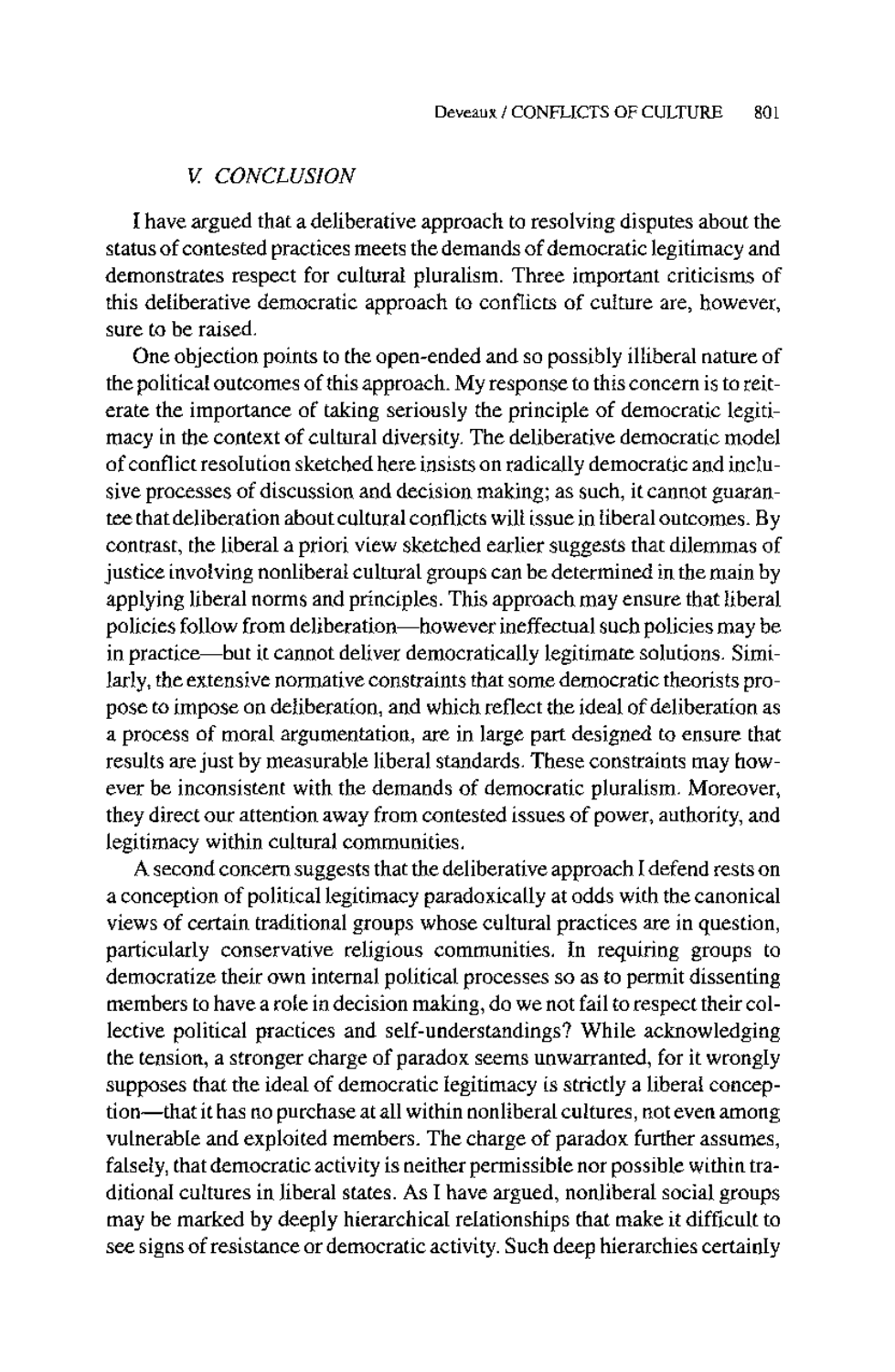pose challenges to the fair and representative inclusion of groups members in deliberations about contested cultural practices, but they do not warrant suspending the norm of democratic legitimacy altogether.

Finally, a related worry points to the possible effects on traditional communities of the requirement that deliberations about the status of contested cultural practices be broadly inclusive. There is no doubt that requiring democratic decision-making procedures for settling the status of disputed social practices and arrangements, and where necessary, reforming them, will trigger social changes within traditional communities. As Bohman observes,

The cost of interaction in the public sphere may well be the loss of some cultural forms of authority. The self-interpretations of such cultures and their traditions will be thrown open beyond their authorized interpreters to a wider set of participants, even to non-members with whom they engage in dialogue.<sup>70</sup>

The requirement that groups adopt changes that will permit the democratic inclusion of their own members in formal spaces of democratic activity may indeed be onerous in some cases. But as I have argued, disputes about the status of customs of traditional cultures in liberal societies frequently arise as a result of dissent within cultural communities, and include challenges directed against prevailing decision-making structures. Since such democratic contestation often occurs outside of formal political spaces, it is easily overlooked and the conflict described, falsely, as a clash of core values held by the liberal state and traditional or illiberal cultures.<sup>71</sup> But those who insist that the liberal state oppresses nonliberal groups by requiring them to open up or democratize their internal decision-making procedures make the mistake of overlooking the role of dissenting members in bringing the issue of contested customs to the fore.<sup>72</sup>

Notwithstanding this tension between respect for the autonomy of nonliberal cultures and the norm of democratic legitimacy, a political process that aims to facilitate deliberation among members of cultural communities, representatives of groups in civil society, and state officials is, I think, potentially more democratic and equitable than the alternatives. Within the context of liberal constitutional democracies, demonstrating respect for cultural communities does not require that any or all practices, however much in tension with democratic norms, be accommodated. Equal respect is better demonstrated by requiring the meaningful inclusion of group members in the process of evaluating, defending, and proposing changes to their communities' cultural practices. By putting members of cultural communities at the center of debates and decision-making processes about the future of their cultural practices, we express formal respect and equal regard for them as citi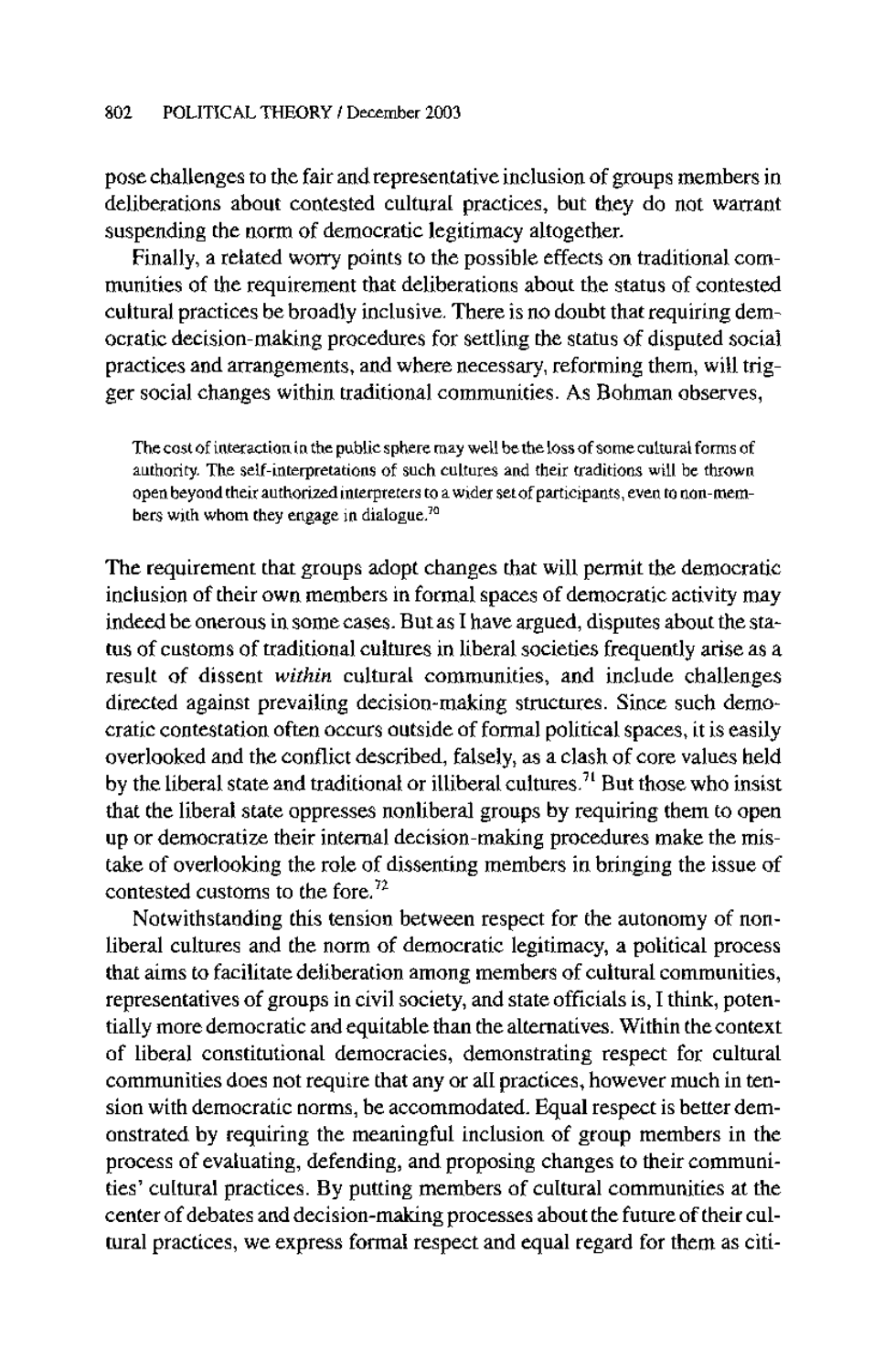zens and as members of groups—surely a moral requirement of plural, liberal states. A deliberative democratic approach to cultural conflicts does not contrive to guarantee liberal outcomes, nor does it promise that deliberative outcomes will always be the most fair or just from the point of view of all concerned. But the procedures for evaluating and, if necessary, reforming contested cultural customs sketched here are, I have argued, democratic and practically grounded. As such, they can generate proposals that are both democratically legitimate and politically viable in their reflection of cultural practices and communities in flux.

#### **NOTES**

1. By "nonliberal" I refer to traditional groups adhering to practices that reflect and reinforce conservative cultural (often religious) norms, role, and worldviews. The main sense in which the customs of traditional groups are nonliberal, for present purposes, is that they stipulate strict social hierarchies and very pronounced sex-role differentiation.

2. Brian Barry, Will Kymlicka, and Susan Moller Okin have all argued that cultural practices and arrangements that discriminate against women are morally indefensible from the standpoint of a liberalism committed to norms of individual autonomy and equality. Martha Nussbaum has employed her Aristotelian-inflected liberalism to argue that citizens' capabilities for human functioning are undercut by customs common in traditional societies, such as arranged marriage and polygyny. See Brian Barry, Culture and Equality (Cambridge, MA: Harvard University Press, 2001); Susan Okin, "Is Multiculturalism Bad for Women?" "Response," and Will Kymlicka, "Liberal Complancencies," in Is Multiculturalism Bad for Women? ed. Joshua Cohen, Matthew Howard, and Martha C. Nussbaum (Princeton, NJ: Princeton University Press, 1999); Susan Okin, "Feminism and Multiculturalism: Some Tensions," Ethics 108 (1998): 661-84; Will Kymlicka, Multicultural Citizenship (Oxford, UK: Oxford University Press, 1995), chap. 3 and 5; Martha Nussbaum, Women and Human Development: The Capabilities Approach (Cambridge, UK: Cambridge University Press, 2000), esp. chap. 4.

3. James Tully, Strange Multiplicity: Constitutionalism in an Age of Diversity (Cambridge, UK: Cambridge University Press, 1995), 183-84.

4. Seyla Benhabib, The Claims of Culture: Equality and Diversity in the Global Era (Princeton, NJ: Princeton University Press, 2002), 101.

5. Bhikhu Patekh, Rethinking Multiculturalism: Cultural Diversity and Political Theory (Cambridge, MA: Harvard University Press, 2000), 270, 272, 292-93 and throughout.

6. Jürgen Habermas, "Discourse Ethics: Notes on a Program of Philosophical Justification," in The Communicative Ethics Controversy, ed. F. Dallmayr and S. Benhabib (Cambridge, MA: MIT Press, 1990), 90.

7. Seyla Benhabib, "Deliberative Rationality and Models of Democratic Legitimacy," Constellations 1 (1994): 26-52.

8. This Canadian case is the subject of my "Conflicting Equalities? Cultural Group Rights and Sex Equality," Political Studies 48, no. 3 (2000): 522-39.

9. Victoria Bronstein also argues that disputes within customary law are primarily matters of "intra cultural conflicts between internal women and other members of the group." See her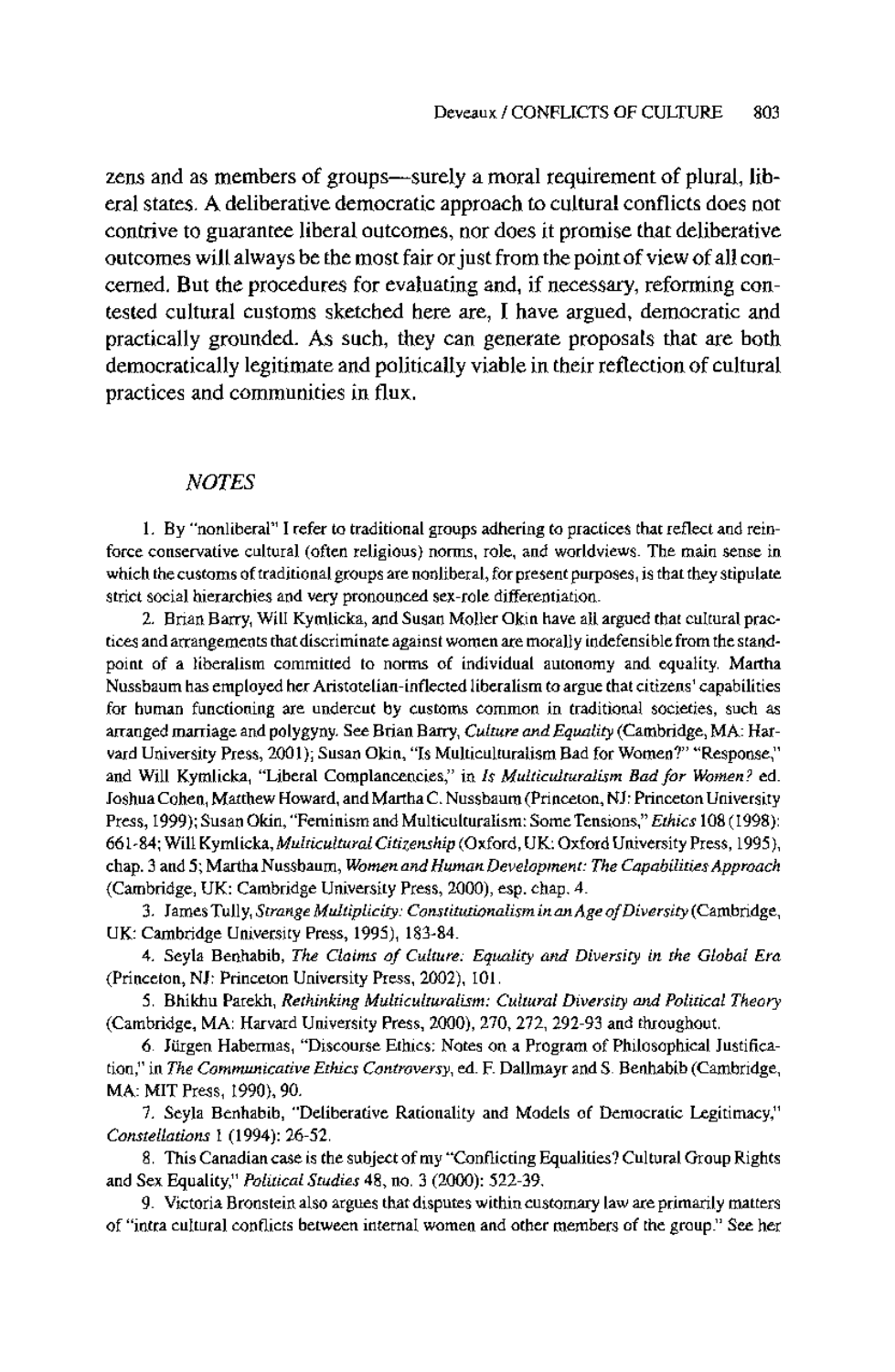"Reconceptualizing the Customary Law Debate in South Africa," South African Journal on Human Rights 14 (1998): 388-410, esp. 390.

10. Parekh, Rethinking Multiculturalism, 175.

11. Benhabib, Claims of Culture, 71.

12. Iris Marion Young, *Inclusion and Democracy* (Oxford, UK: Oxford University Press, 2000), 121-22.

13. James Bohman, Public Deliberation: Pluralism, Complexity, and Democracy (Cambridge, MA: MIT Press, 2000), 16, 18.

14. Young discusses the example of storytelling as an important communicative strategy likely to fail normative rigorous discursive requirements in Inclusion and Democracy, 75.

15. John Dryzek, Deliberative Democracy and Beyond: Liberals, Critics, Contestations (Oxford, UK: Oxford University Press, 2000), 58. See also James Bohman, "Deliberative Democracy and Effective Social Freedom: Capabilities, Resources, and Opportunities," in Deliberative Democracy: Essays on Reason and Politics, ed. J. Bohman and W. Rehg (Cambridge, MA: MIT Press, 1997).

16. John Ferejohn, "Instituting Deliberative Democracy," in Nomos XLII: Designing Democratic Institutions, ed. Ian Shapiro and Stephen Macedo (New York: New York University Press, 2000), 76.

17. Jack Knight and James Johnson, "What Sort of Political Equality Does Deliberative Democracy Require?" in Deliberative Democracy: Essays on Reason and Politics, ed. J. Bohman and W. Rehg (Cambridge, MA: MIT Press, 1997), 287.

18. Joshua Cohen, "Deliberation and Democratic Legitimacy," in Deliberative Democracy: Essays on Reason and Politics, ed. J. Bohman and W. Rehg (Cambridge, MA: MIT Press, 1997), 77.

19. Dryzek, Deliberative Democracy and Beyond, 47-48; Ferejohn, "Instituting Deliberative Democracy," 79-80; Richard Bellamy, Liberalism and Pluralism: Towards a Politics of Compromise (London: Routledge, 1999), 110.

20. Jürgen Habermas, Between Facts and Norms, trans. W. Rehg (Cambridge, MA: MIT Press, 1996), 165.

21. Ibid., 166.

22. Dryzek endorses "reasoned agreement" as a goal of deliberation in Deliberative Democracy and Beyond, 47.

23. Ibid., 170.

24. Bohman, Public Deliberation, 91; Bohman, "Public Reason and Cultural Pluralism," Political Theory 23 (1995): 253-79 at 266.

25. Parekh, Rethinking Multiculturalism, 292-94, 341.

26. Benhabib, Claims of Culture, ix.

27. Ibid., 7, 134-43, 144-45.

28. For example, the "difference-based approach" advanced recently by Avigail Eisenberg "requires that conflicts be assessed in terms of the identity related interests and values at stake for each side." See her "Diversity and Equality: Three Approaches to Cultural and Sexual Difference," Journal of Political Philosophy, 11, no. 1 (2003): 41-64.

29. Bohman, Public Deliberation, 5.

30. Dryzek, Deliberative Democracy and Beyond, 30.

31. Simone Chambers, Reasonable Democracy: Jürgen Habermas and the Politics of Discourse (Ithaca, NY: Cornell University Press, 1996), 11.

32. Joshua Cohen defends an ideal of deliberative democracy as centrally about political justification. See his "Procedure and Substance in Deliberative Democracy," in Deliberative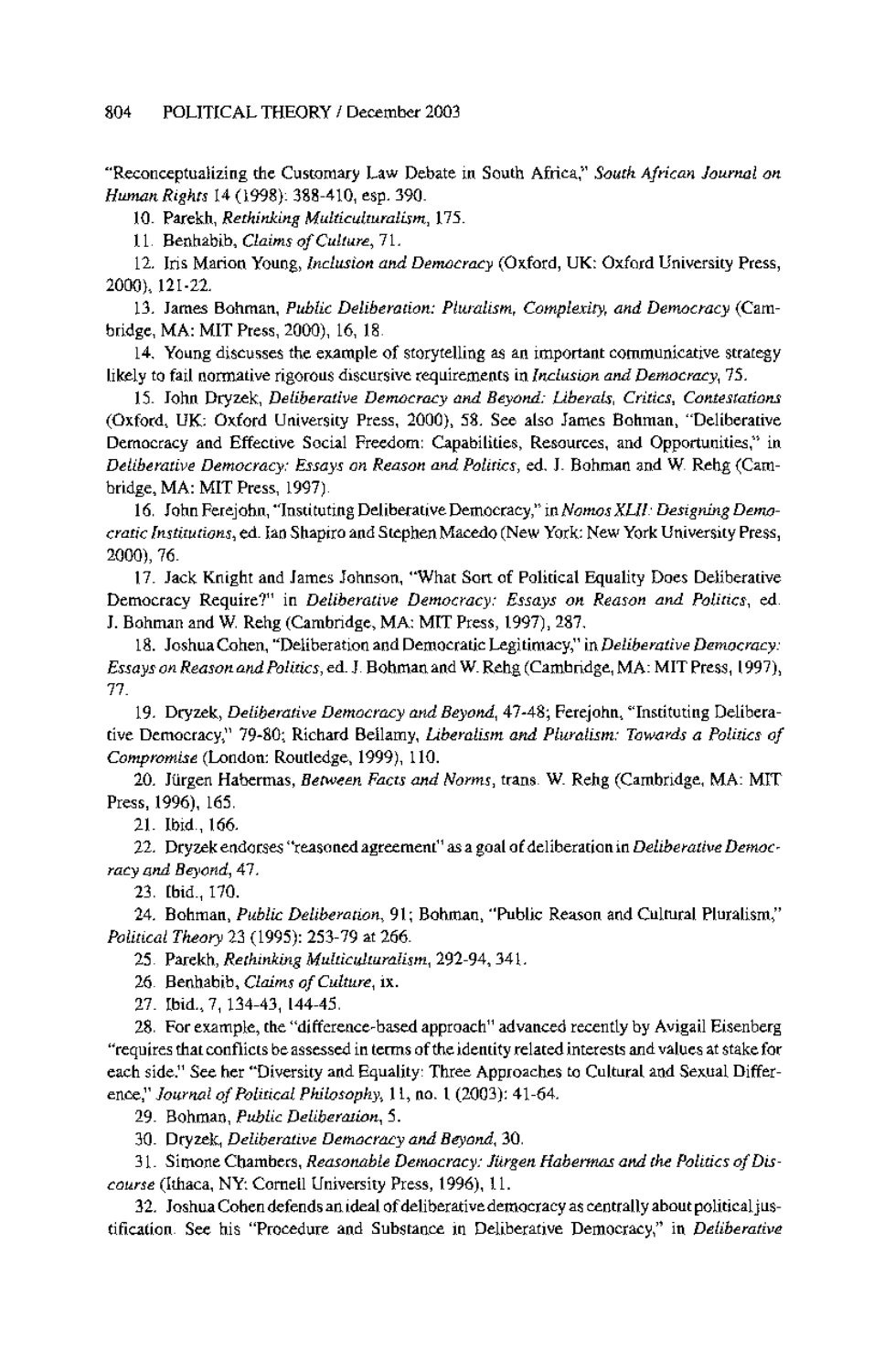Democracy: Essays on Reason and Politics, ed. J. Bohman and W. Rehg (Cambridge, MA: MIT) press, 1997).

33. Benhabib, Claims of Culture, 143.

34. See, for example, Amy Gutmann and Dennis Thompson, Democracy and Disagreement (Cambridge, MA: Harvard University Press, 1996).

35. Daniel Weinstock, "Les 'identityés': sont-elles dangereuses pour la démocratie?" (manuscript).

36. Jeff Spinner-Haley also cautions against merely consulting with male leaders in "Feminism, Multiculturalism, Oppression, and the State," Ethics 112 (2001): 84-113 at 108. See also Okin, "Response."

37. John Stewart, "Democracy and Local Government," in Reinventing Democracy, ed. P. Hirst and S. Khilnani (Oxford, UK: Blackwell, 1996), 51.

38. Ayelet Shachar, Multicultural Jurisdictions: Cultural Differences and Women's Rights (Cambridge, UK: Cambridge University Press, 2001), 132. My argument for a deliberative approach to resolving cultural conflicts is largely compatible with Shachar's proposal for a system of "joint governance," under which cultural groups and the state would have responsibility for different aspects of community governance. Whereas I focus on the public deliberations that might produce reforms, however, Shachar focuses on the legal and to a lesser extent political institutions and procedures in her proposed power-sharing scheme.

39. Paul Q. Hirst, Associative Democracy (Amherst: University of Massachusetts Press, 1994), 13, 60, and throughout.

40. Spinner-Halev, "Feminism, Multiculturalism."

41. Habermas, Between Facts and Norms, 165-66.

42. Bohman, Public Deliberation, 90.

43. Benhabib, Claims of Culture, 11.

44. Bohman, Public Deliberation, 35.

45. Ibid., 36.

46. Cohen, "Deliberation and Deliberative Legitimacy," 74.

47. Knight and Johnson ("What Sort of Political Equality") use the term "equal opportunity of political influence" to capture these criteria.

48. Proponents of associative democracy suggest that voluntary associations should be supported through taxation, and I agree. Strategic funding of cultural community groups could surely help to increase internal debate about changing norms and practices.

49. Simone Chambers also emphasizes the importance of leaving deliberative agreements open to revisitation, in Reasonable Democracy (103-4) and "Discourse and Democratic Practices," in The Cambridge Companion to Habermas, ed. Stephen White (Cambridge, UK: Cambridge University Press, 1995), 248.

50. "Gender, Justice, Development and Rights," Report of the United Nations Research Institute for Social Development Workshop (2000).

51. Here I draw on the work of Kantian philosopher Onora O'Neill, especially Bounds of Justice (Cambridge, UK: Cambridge University Press, 2000).

52. See also Anne Phillips, "Multiculturalism, Universalism, and the Claims of Democracy," Democracy, Governance and Human Rights Programme Paper No. 7, United Nations Research Institute for Social Development (2001).

53. Bellamy also advocates a politics of negotiation and compromise for democratic societies more generally in Liberalism and Pluralism.

54. Shachar makes a similar claim in support of her joint governance proposal: state and cultural group officials "are . . . forced to abandon their perfectionist and maximalist jurisdictional aspirations, which are so often the source of conflict." Multicultural Jurisdictions, 143.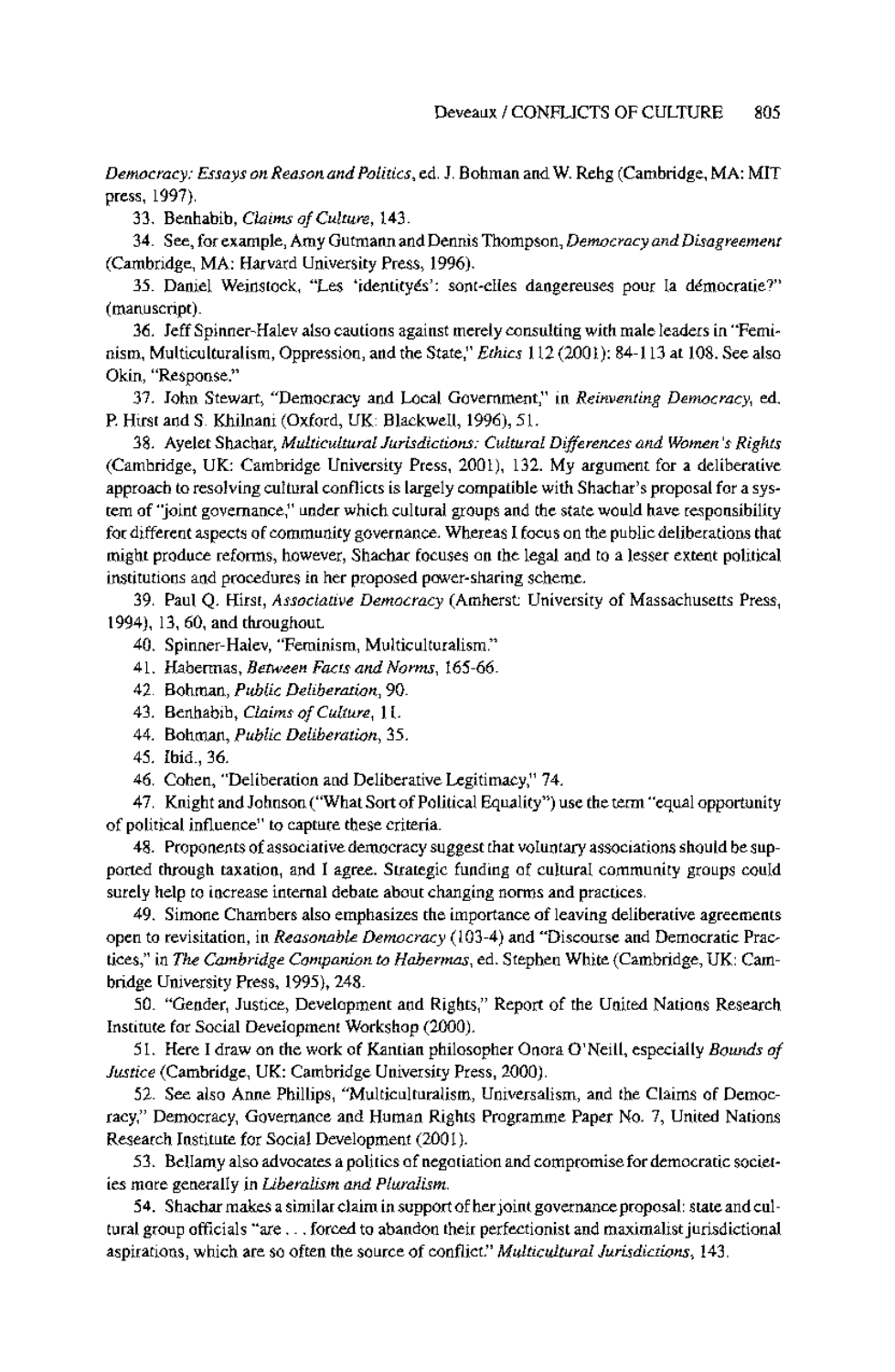#### 806 POLITICAL THEORY / December 2003

55. My argument does presuppose that deliberation about contested cultural practices takes place against the background of a liberal democratic state that protects fundamental rights and freedoms and that prohibits harm or other cruel treatment through criminal laws.

56. The South African Constitution states that neither the state nor individuals may "unfairly discriminate directly or indirectly against anyone on one or more grounds, including race, gender, sex, pregnancy, marital status, ethnic or social origin, colour, sexual orientation, age, disability, religion, conscience, belief, culture, language, and birth."

57. See T. W. Bennett' comprehensive Human Rights and African Customary Law (Cape Town, South Africa: Juta, 1999 [1995]).

58. The Women's National Coalition, an ad hoc alliance of South African women's groups, applied direct political pressure to the negotiations. Less seasoned political activists were also involved: famously, women from the Rural Women's Movement traveled up to Johannesburg from the Eastern Cape to lobby the Convention for a Democratic South Africa talks in favor of sex equality protections. Gertrude Fester, Commissioner for the Western Cape, Commission on Gender Equality, interview by the author, at Bloubergstrand, Western Cape Province, January 16, 2002.

59. The Constitution also states that in interpreting the provisions of the Bill of Rights, the courts should consider relevant international treaties. South Africa has signed and ratified the Convention on the Elimination of All Forms of Discrimination against Women, which specifically calls for the reform of cultural traditions that perpetuate sex discrimination.

60. Lisa Fishbayn notes that the customary duty to support widows and their children has diminished in practice in southern Africa in recent years, due to urbanization, migrant labor, and the dramatic rise in HIV and AIDS. "Litigating the Right to Culture: Family Law in the New South Africa," International Journal of Law, Policy and the Family 13 (1999): 147-73.

61. Likhapa Mbatham, Centre for Applied Legal Studies (CALS), interview by author, at the University of the Witswaatersrand (Johannesburg), January 25, 2002.

62. Cathy Albertyn, director of CALS, reports that her organization recommended a single, civil marriage process; this proposal was seen by many as a demotion of customary marriage and customary law more generally, and so rejected. Interview by author, January 24, 2002, Johannesburg.

63. See also Chuma Himonga, "Law and Gender in Southern Africa," in The Changing Family: International Perspectives, ed. J. Eekelaar and T. Nhlapo (Oxford, UK: Hart, 1998), 289; Fishbayn, "Litigating the Right," 165.

64. The community of property reform was viewed as especially important by women's legal reform groups, which view poverty as the gravest problem facing rural black women. Coriaan de Villiers, Women's Legal Centre, interview by author, Cape Town, South Africa, Januагу 18, 2002.

65. In a study of attitudes of women in the Western Cape and Eastern Cape Provinces, 82 percent of women supported joint ownership and control of property in monogamous marriages. Prakashnee Govender, The Status of Women Married in Terms of African Customary Law: A Study of Women's Experiences in the Eastern Cape and Western Cape Provinces, Research Report No. 13 (Cape Town, South Africa: National Association of Democratic Lawyers, 2000),  $26 - 28$ .

66. As Govender (Ibid.) notes, women overwhelmingly (85 percent) supported the custom of lobolo.

67. Likhapa Mbatha, personal communication. Also, Govender's study found that a mere 2 percent of married women supported the principle of primogeniture (p. 27).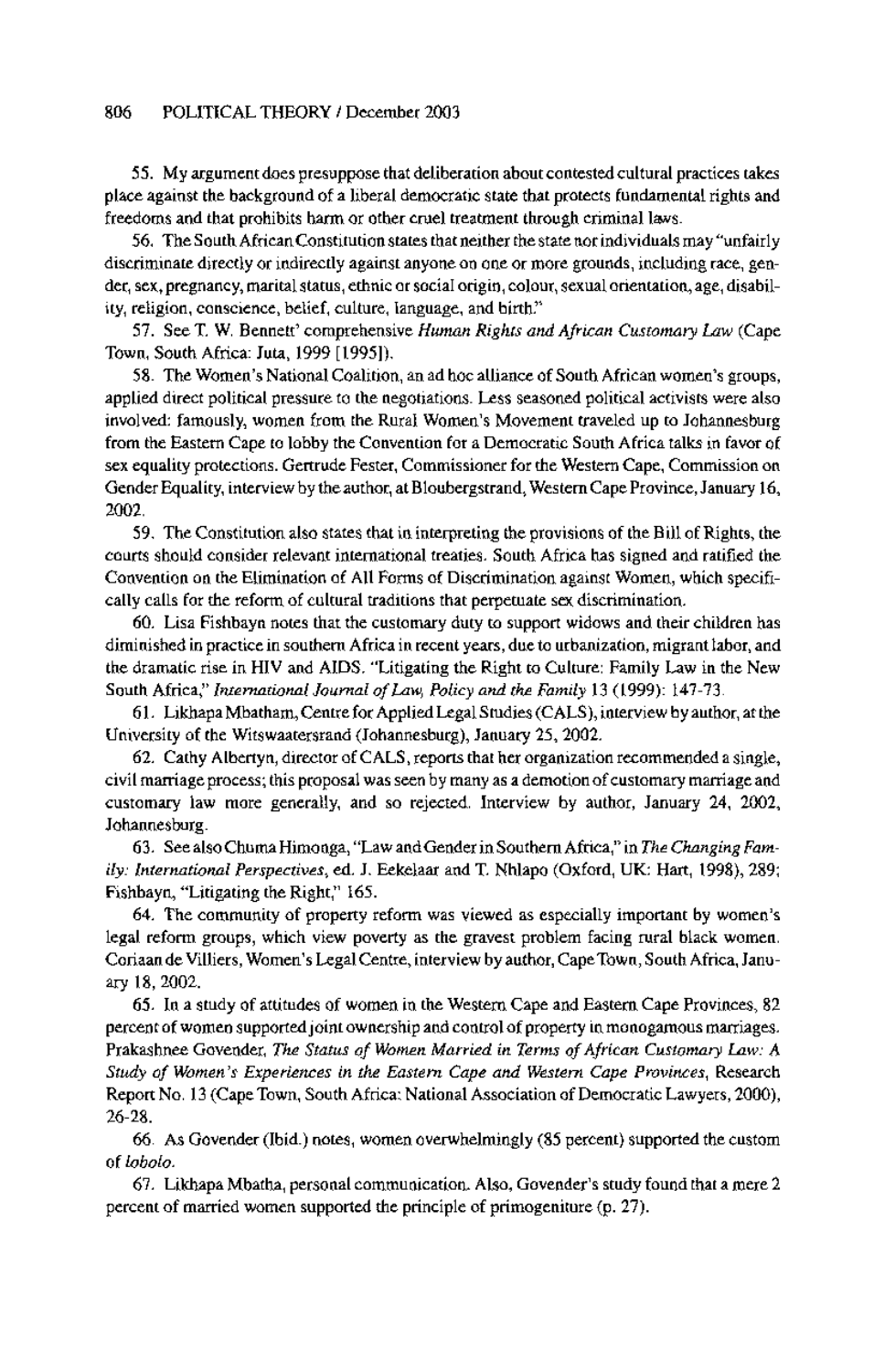68. The Commission for Gender Equality (CGE), in a brief addressing the Recognition of Customary Marriages Bill, describes the practice of polygyny as "discriminatory." CGE, Submission to the Justice Portfolio Committee (September 30, 1998), 7.

69. Johanna Kehler, director, National Association of Democratic Lawyers, interview by author, Cape Town, South Africa, January 18, 2002.

70. Bohman, Public Deliberation, 146.

71. See, for example, Okin, "Is Multiculturalism Bad for Women?" and her " 'Mistresses of Their Own Destiny': Group Rights, Gender, and Realistic Rights of Exit," Ethics 112 (January 2002): 205-30.

72. See Spinner-Halev, "Feminism, Multiculturalism," 108.

Monique Deveaux is an assistant professor of political science at Williams College. Her book Cultural Pluralism and Dilemmas of Justice was published by Cornell University Press in 2000. Her current book project is titled Conflicting Equalities? Gender, Justice, and Cultural Rights.